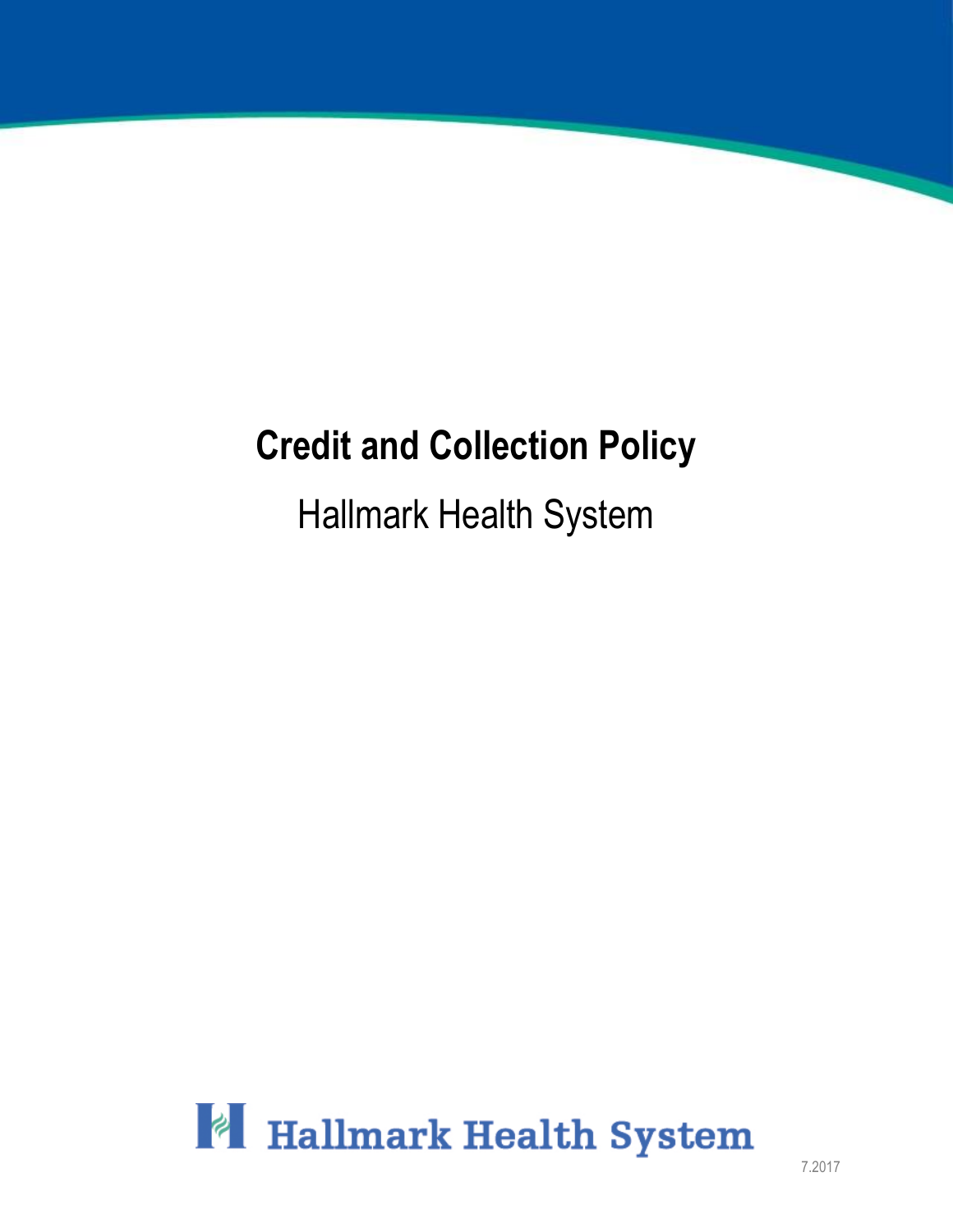# **Table of Contents**

| II.       |           |             |                         |
|-----------|-----------|-------------|-------------------------|
|           |           |             |                         |
| Α.        |           |             |                         |
|           | В.        |             |                         |
| C.        |           |             |                         |
| III.      |           |             |                         |
| А.        |           |             |                         |
|           | В.        |             |                         |
| IV.       |           |             |                         |
| А.        |           |             |                         |
|           | <b>B.</b> |             |                         |
| C.        |           |             |                         |
| D.        |           |             |                         |
| V.        |           |             |                         |
| А.        |           |             |                         |
|           | <b>B.</b> |             |                         |
| C.        |           |             |                         |
| D.        |           |             |                         |
| Е.        |           |             |                         |
| VI.       |           |             |                         |
| Α.        |           |             |                         |
|           | В.        |             |                         |
| C.        |           |             |                         |
| D.        |           |             |                         |
| Ε.        |           |             |                         |
| F.        |           |             |                         |
| VII.      |           |             |                         |
| А.        |           |             |                         |
| <b>B.</b> |           |             |                         |
|           |           |             |                         |
|           |           | Dao 4 of 46 | $O_{\text{ria}}$ 7/2017 |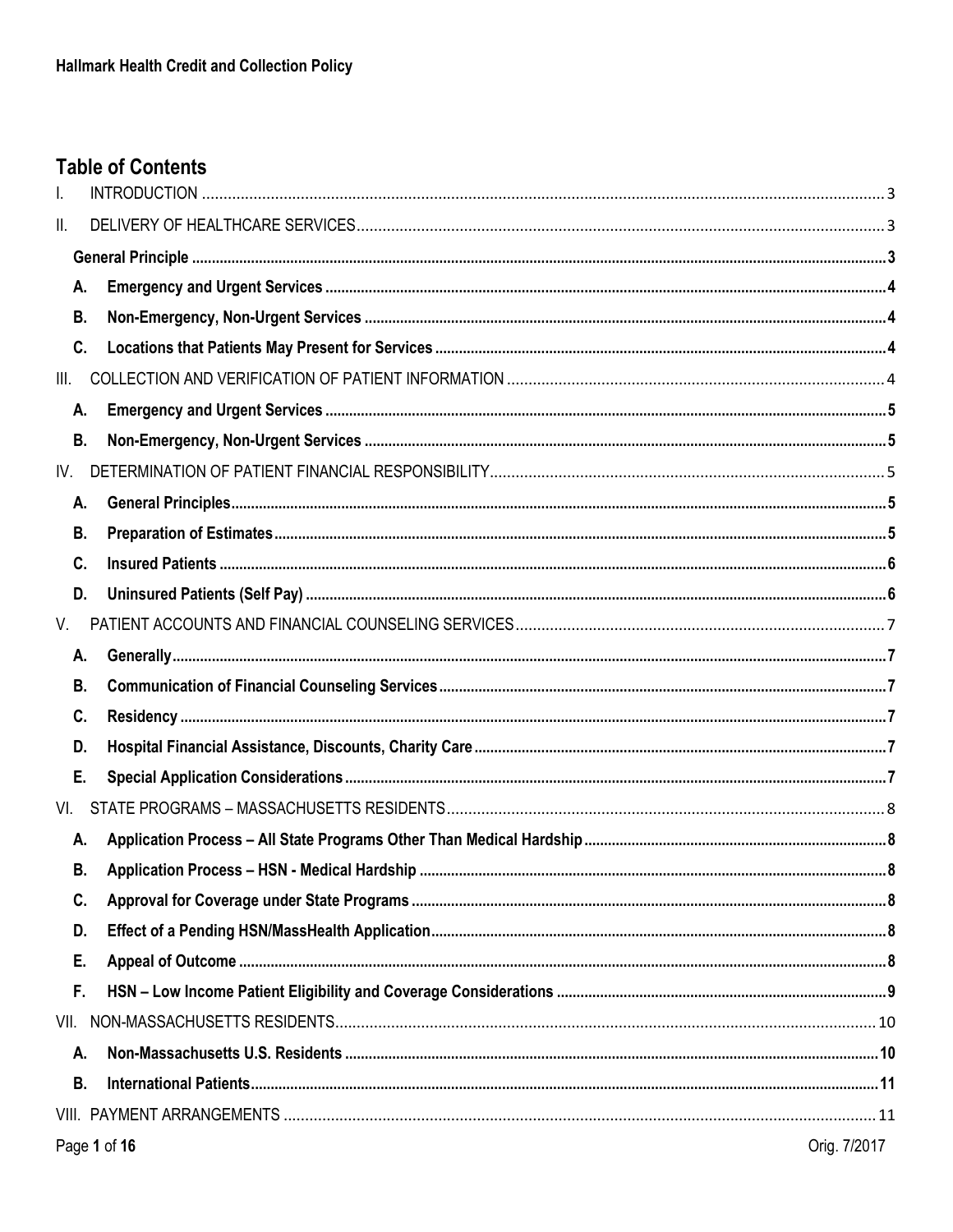| А.        |                                                                                 |  |
|-----------|---------------------------------------------------------------------------------|--|
| В.        |                                                                                 |  |
| C.        |                                                                                 |  |
| D.        |                                                                                 |  |
| E.        |                                                                                 |  |
| IX.       |                                                                                 |  |
| А.        |                                                                                 |  |
| <b>B.</b> |                                                                                 |  |
| C.        |                                                                                 |  |
| D.        |                                                                                 |  |
| Ε.        |                                                                                 |  |
| X.        |                                                                                 |  |
| А.        |                                                                                 |  |
| В.        |                                                                                 |  |
| C.        |                                                                                 |  |
| XI.       |                                                                                 |  |
| XII.      |                                                                                 |  |
| XIII.     | COMPLIANCE WITH HEALTH INSURANCE PORTABILITY AND ACCOUNTABILITY ACT (HIPAA)  16 |  |
|           |                                                                                 |  |
|           |                                                                                 |  |
|           |                                                                                 |  |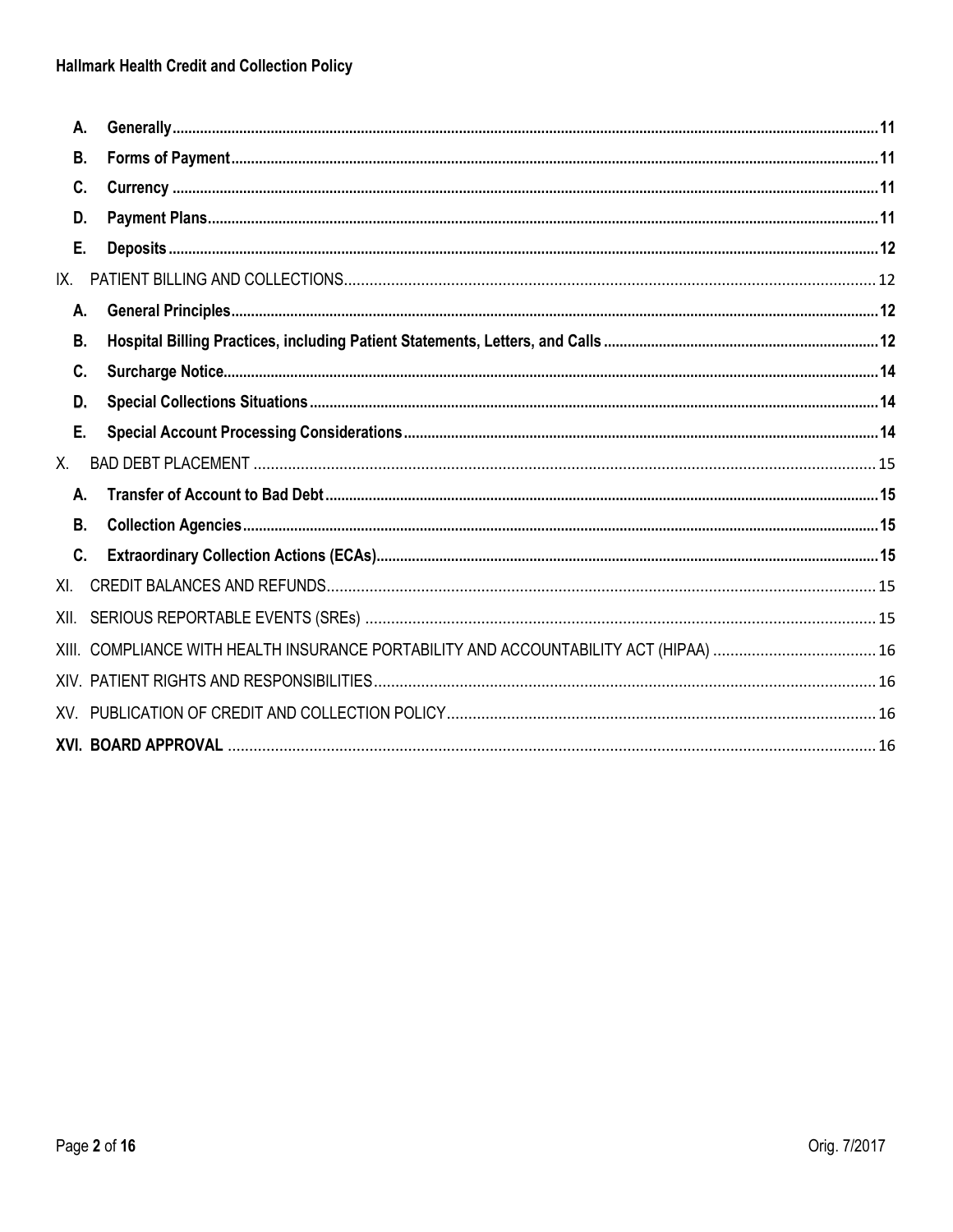# <span id="page-3-0"></span>**I. INTRODUCTION**

This Credit and Collection policy applies to Hallmark Health, commonly referred to as the "Hospital" throughout this policy. Hallmark Health is comprised of Melrose-Wakefield Hospital, a not-for-profit, full service hospital located at 585 Lebanon Street, Melrose, MA 02176, and Lawrence Memorial Hospital, a full service hospital, located at 170 Governors Avenue, Medford, MA 02155. Hallmark Health is a front line caregiver providing medically necessary care for all people regardless of ability to pay. Hallmark Health offers this care to all patients who come to our facility 24 hours a day, 7 days a week and 365 days a year.

Hallmark Health shall not discriminate on the basis of race, color, national origin, citizenship, alienage, religion, creed, sex, sexual orientation, gender identity, age, disability, substance abuse, socio-economic status, lack of insurance, or physical appearance in providing its services. This applies to both the substance and application of the Hospital's policies concerning the acquisition and verification of financial information, pre-admission or pre-treatment deposits, payment plans, deferred services or admissions, low income patient status, and billing and collection practices.

This Credit and Collection Policy is concerned with preserving the Hospital's assets and maintaining a sound financial basis for its operations while at the same time balancing the needs of our community and the patients we serve. This policy sets forth the Hospital's general guidelines for acquiring and verifying information, for classifying patients according to their ability to pay, and for collecting payment from third party insurance companies, patients, their guarantors, and others financially responsible for the payment of health care services. The Hospital's policy is to comply with the requirements under applicable state and federal laws in performing these functions and to update its practices as such laws are amended from time to time.

Patients who have the means are expected to pay for services provided by Hallmark Health. This policy assumes that patients who have access to affordable insurance will apply for and maintain their coverage. In the event patients are unable to pay, the Hospital assists them in obtaining financial assistance from government programs and other sources for medically necessary services whenever appropriate. To remain viable as it fulfills its mission, Hallmark Health must meet its fiduciary responsibility to appropriately bill and collect for medical services provided to patients. This Credit and Collection Policy was developed to ensure compliance with applicable laws including but not limited to: (1) the State's Health Safety Net Eligibility regulation (101 C.M.R. § 613.00); (2) 111 M.G.L. § 228; (3) the Centers for Medicare and Medicaid Services ("CMS") Medicare Bad Debt Requirements (42 CF.R. § 413.89); and (4) Section 501(r) of the Internal Revenue Code.

The Board of Trustees designated the Hospital's Chief Financial Officer as responsible for ensuring that a current electronic copy of this Credit and Collection Policy is on file with the Health Safety Net Office along with supporting documentation and exhibits.

This policy applies to services delivered and billed by the Hospital at the locations set forth in Appendix A - Hallmark Health Locations, Participating Entities. This policy does not apply to services delivered and billed by the entities listed in Appendix B - Hallmark Health Provider Affiliate List, Non-Participating Entities, even in the case where such services may be rendered in the Hospital locations set forth in Appendix A.

# <span id="page-3-2"></span><span id="page-3-1"></span>**II. DELIVERY OF HEALTHCARE SERVICES**

# **A. General Principle**

All patients presenting for unscheduled treatment will be evaluated according to the classifications included in this section. Emergency or Urgent Services (as defined in Section II(B) below) shall not be denied or delayed based on the Hospital's ability to identify a patient, their insurance coverage, or ability to pay. However, Non-Emergency, Non-Urgent Services (as defined in Section II(C) below) may be indefinitely postponed in those cases when the Hospital is unable to determine a payment source for the services, based on consultation with the patient's treating clinician.

The urgency of treatment associated with each patient's presenting clinical symptoms will be determined by a medical professional in accordance with local, state, and national clinical standards of care, and the Hospital's medical staff policies and procedures. It is important to note that classification of patients' medical conditions are for clinical management purposes only, and such classifications are meant to address the order in which the Hospital's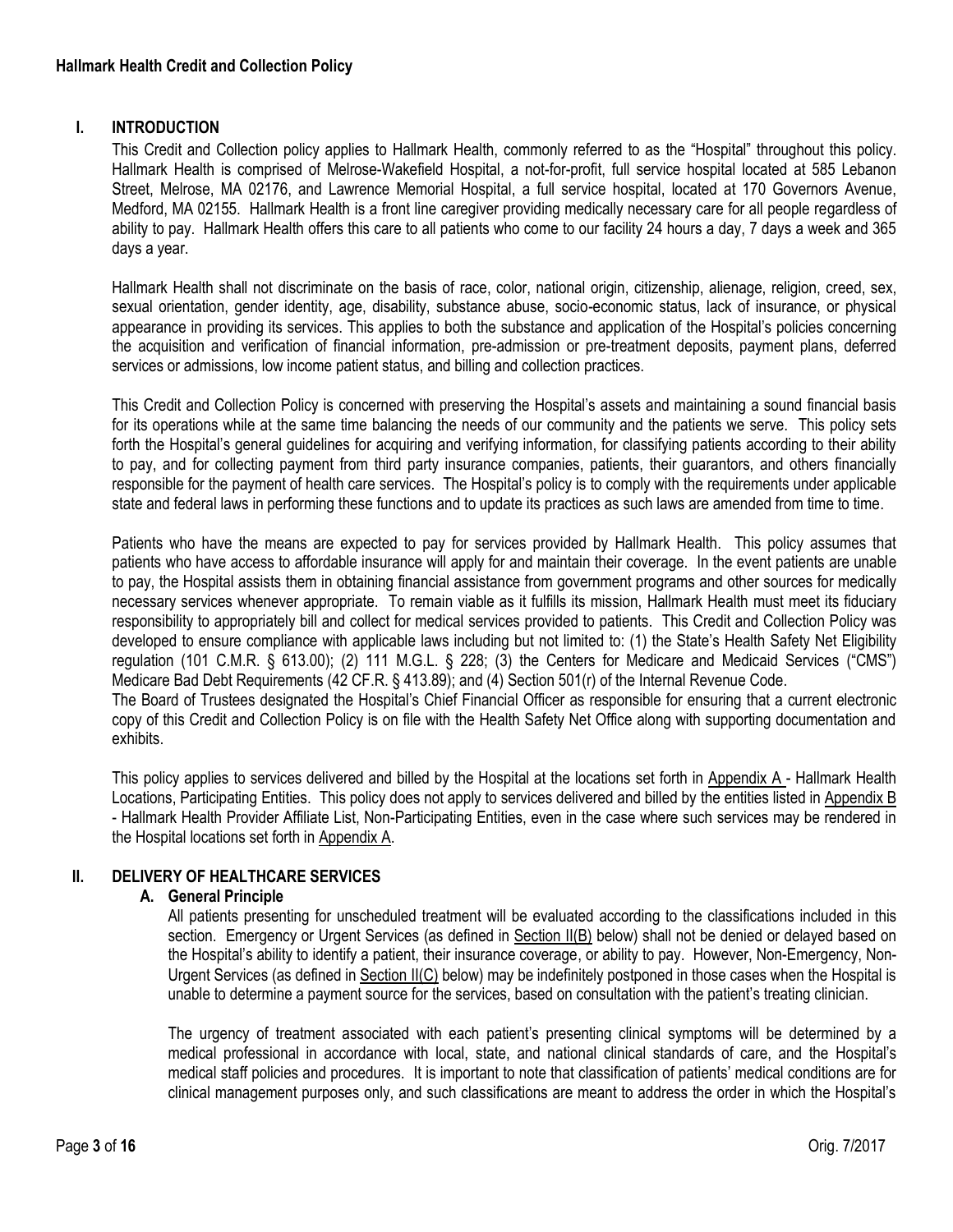clinical staff should see patients based on their presenting clinical symptoms. These classifications do not reflect medical evaluation of the patient's medical condition as reflected in the final diagnosis.

# <span id="page-4-0"></span>**B. Emergency and Urgent Services**

"*Emergency Services*" as referred to in this policy include: Medically necessary services provided after the onset of a medical condition, whether physical or mental, manifesting itself by symptoms of sufficient severity, including severe pain, that the absence of prompt medical attention could reasonably be expected by a prudent layperson who possesses an average knowledge of health and medicine to result in placing the health of the person or another person in serious jeopardy, serious impairment to body function or serious dysfunction of any body organ or part or, with respect to a pregnant woman, as further defined in 42 U.S.C. § 1395dd(e)(1)(B). A medical screening examination and any stabilizing treatment for an emergency medical condition, including but not limited to inpatient medical care or any other such service rendered to the extent required under EMTALA (42 U.S.C. § 1395(dd)), qualifies as Emergency Services.

"*Urgent Services*" as referred to in this policy include: Medically necessary services provided after sudden onset of a medical condition, whether physical or mental, manifesting itself by acute symptoms of sufficient severity (including severe pain) that a prudent layperson would believe that the absence of medical attention within 24 hours could reasonably expect to result in placing the patient's health in jeopardy, impairment to bodily function, or dysfunction of any bodily organ or part. Urgent services are provided for conditions that are not life threatening and do not pose a high risk of serious damage to an individual's health.

EMTALA Level Requirements: In accordance with the federal Emergency Medical Treatment and Labor Act (EMTALA), the Hospital is required to provide a medical screening examination to all individuals who present to the Hospital's emergency department requesting care for a medical condition, and to all individuals who present on Hospital property requesting care for an emergency medical condition in order to determine whether such individual is, in fact, experiencing an emergency medical condition. If a physician or other qualified medical personnel at the Hospital determines that a patient is experiencing an emergency medical condition, the Hospital is further obligated under EMTALA to provide the individual with stabilizing treatment within its capacity and capabilities. The extent of the Hospital services necessary to provide an appropriate medical screening examination as well as the scope of the treatment required to stabilize the emergency medical condition as required under EMTALA, which may include but is not limited to inpatient admission, is provided to the patient based on the assessment made by physician or qualified medical personnel of the hospital as documented in the medical record.

# <span id="page-4-1"></span>**C. Non-Emergency, Non-Urgent Services**

"*Non-Emergency, Non-Urgent Services*" as referred to in this policy generally include either medically necessary services that do not meet the definition of Emergency or Urgent Services set forth in Section II(B) of this policy, or services that a treating clinician has determined are not medically necessary such as nonmedical services (e.g., social, educational, or vocational, cosmetic surgery, research, and other) (the latter category of services may be described in this policy as *Non-Medically Necessary Services*). The patient typically, but not exclusively, schedules these services in advance. The Hospital may decline to provide a patient with Non-Emergency, Non-Urgent Services in those cases when the Hospital is not successful in determining that payment will be made for the services.

#### **D. Locations that Patients May Present for Services**

Reference Appendix A.

# <span id="page-4-3"></span><span id="page-4-2"></span>**III. COLLECTION AND VERIFICATION OF PATIENT INFORMATION**

It is the patient's obligation to provide complete and timely insurance and demographic information to the Hospital and to know what services are covered by their insurance policy. The Hospital will make diligent efforts to positively identify all patients and obtain, record, and verify complete demographic and financial information for every patient seeking care. The information to be obtained includes demographic information (such as patient name, address, telephone number, social security number, gender, date of birth, and other applicable patient information) and health insurance information (including name and address,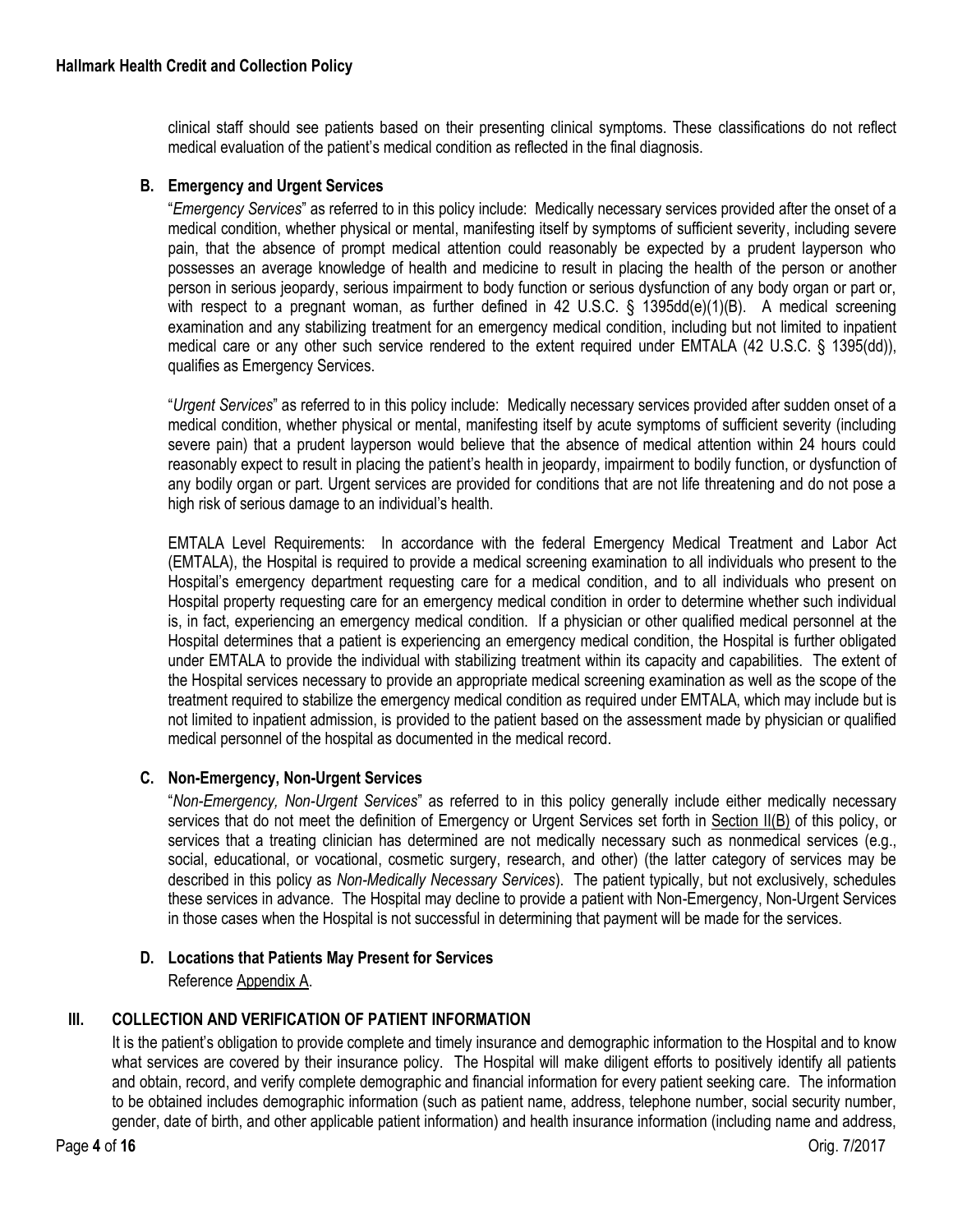policy number, group number, subscriber information, and benefit information such as co-payments, deductibles, and coinsurance) that is sufficient to secure payment for services. The requirement for the Hospital to obtain complete information shall take the patient's condition into account with the patient's immediate health care needs taking priority. For inpatients, verification may occur at any time during the provision of services, at discharge, or during the collection process. For outpatients, verification may occur at the time the patient receives Non-Emergency, Non-Urgent Services or during the collection process.

## <span id="page-5-0"></span>**A. Emergency and Urgent Services**

Registration and intake of Emergency and Urgent patients will be performed in accordance with the requirements of EMTALA. Generally, patient demographic and insurance information may be collected in accordance with the Hospital's normal registration process as long as such collection does not delay the provision of the medical screening examination and/or any stabilizing treatment. Where a patient is unable to provide demographic or insurance information at the time of service and the patient consents, every effort should be made to interview relatives or friends that may accompany or otherwise be identified by the patient. Where practical, insurance information provided by the patient should be confirmed with the payer via electronic means or other available methods. Under no circumstance, however, shall Hospital staff verify a patient's insurance status, obtain preapproval from third party payers, or give the patient financial responsibility forms prior to the medical screening examination and initiation of any stabilizing treatment.

#### <span id="page-5-1"></span>**B. Non-Emergency, Non-Urgent Services**

Registration and intake of Non-Emergency, Non-Urgent patients should be performed prior to services being rendered. Returning or established patients will also have the demographic, insurance, and financial information reviewed and updated as needed, including where applicable, verification of their insurance status via electronic or other available methods. Patients have the responsibility to update insurance and demographic information with Registration.

#### <span id="page-5-3"></span><span id="page-5-2"></span>**IV. DETERMINATION OF PATIENT FINANCIAL RESPONSIBILITY**

#### **A. General Principles**

The Hospital will make diligent efforts to determine the patient's financial responsibility as soon as reasonably possible during the patient's course of care; provided that, screening and the initiation of any stabilizing treatment consistent with EMTALA will be completed for Emergency or Urgent patients prior to activities to determine a patient's financial responsibility. Patients who are members of managed care health plans, or insurance plans with specific access requirements are responsible for understanding and complying with all of their insurance plan requirements, including referrals, authorizations, non-covered benefits, and other 'network' restrictions. The Hospital will request any necessary pre-approval, authorization, or guarantees of payment from the insurer whenever possible. Under some circumstances, including Emergency or Urgent Services, these referrals and authorizations may take place after service delivery. All patients who incur a balance for services will be informed of the availability of financial assistance to assist them in fulfilling their financial responsibility to Hallmark Health.

#### <span id="page-5-4"></span>**B. Preparation of Estimates**

Upon request by a patient prior to the delivery of a Non-Emergency, Non-Urgent Service, the Hospital shall provide an estimate of the allowed amount or charge for the service including the amount of any facility fees. The estimate information is gathered and then calculated generally by the Hospital using historic average allowed amounts or charges based on the projected medical or surgical service and, if applicable, estimated length of stay. To the best of the Hospital's ability, estimates will take into account patient responsibility, including co-payments, deductibles, and co-insurance. Estimates do not take into account all services delivered and billed by the organizations listed in Appendix B. Final balances may differ from the estimate provided to the patient due to extenuating circumstances which may require more complex procedures, exams, and/or evaluations. Estimates require the participation of the patient and the treating clinician to reasonably identify expected future treatment and clinical care. Once the clinical services necessary to base the estimate upon are identified, the Hospital has two (2) business days from the date of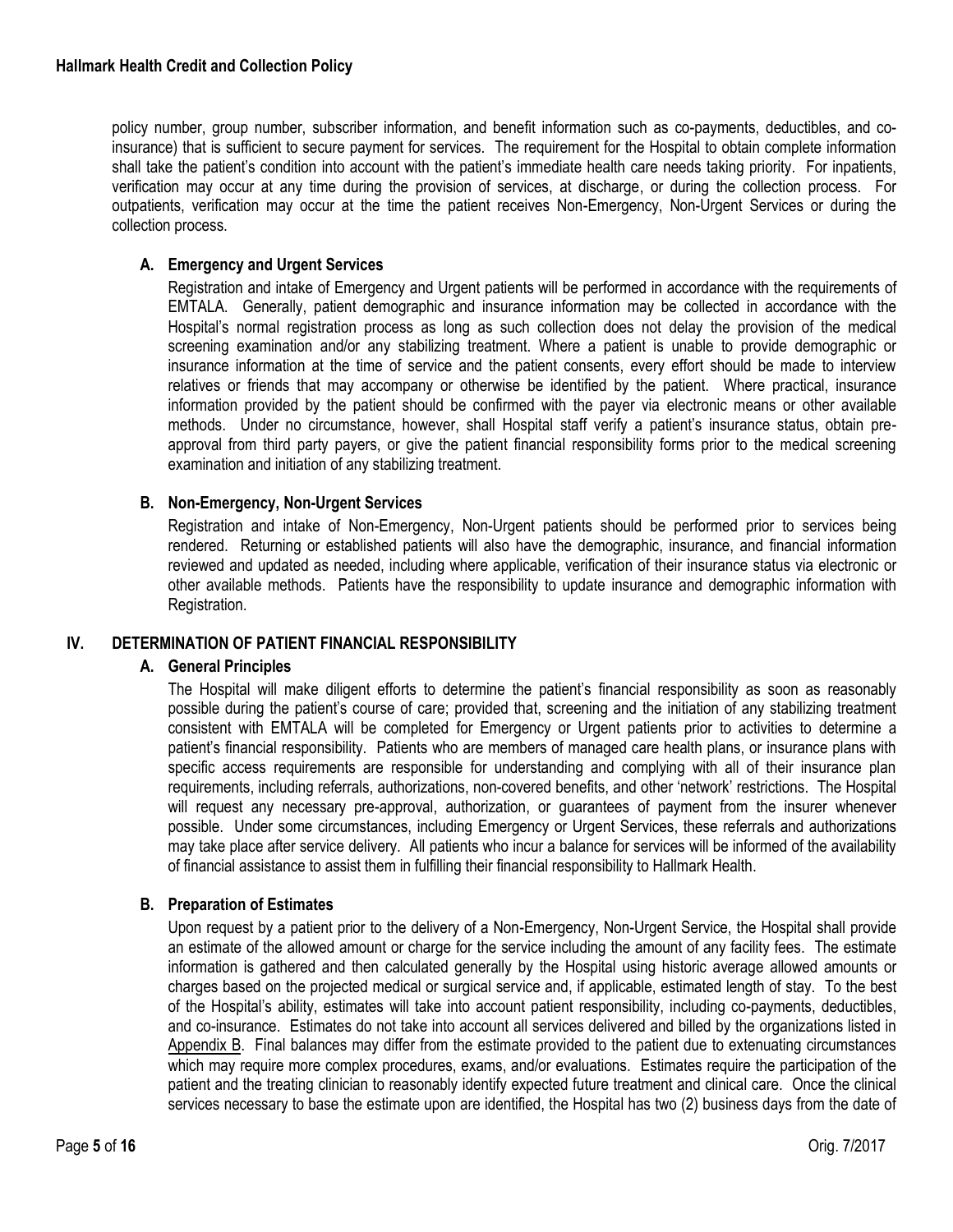request to finalize the estimate and respond to the patient. The final estimate is provided to the patient along with payment options.

#### <span id="page-6-0"></span>**C. Insured Patients**

The Hospital will make diligent efforts to verify the patient's insurance status and assist the patient in complying with the requirements of their health insurance plan. Patients are responsible for obtaining referrals from other providers, when required. Insurance verification will occur in accordance with the principles previously outlined in Section III above. Whenever possible, this verification will include a determination of the patient's expected financial responsibility, including applicable co-payments, deductibles, and co-insurance. Where feasible and clinically appropriate, payment of any predetermined amounts (co-payments, fixed deductibles) associated with a Non-Emergency, Non-Urgent service will be secured from the patient prior to or on the date of service. Where feasible and clinically appropriate, the Hospital may collect co-payments after a medical screening exam from an Emergency or Urgent patient. In some cases, the patient's insurance plan and type of coverage may not allow for an exact determination of the patient's financial responsibility prior to services being rendered. In those cases, the Hospital may request a deposit equal to its best estimate of the patient's expected financial responsibility. Patients who are unable to provide payment in advance of the receipt of any Non-Emergency, Non-Urgent service or following the receipt of an Emergency or Urgent service may be referred to Financial Counselors.

- 1) Contracted Insurance Plans: The Hospital contracts with a number of insurance plans. In those cases, the Hospital will seek payment from the insurance plan for all covered services. To assist patients with establishing their out-of-pocket costs, the Hospital shall, upon the request of the patient, provide sufficient information regarding the proposed Non-Emergency, Non-Urgent Service. If a particular service is determined by the insurer to be non-covered or otherwise rejected for payment, then payment for that service will be sought directly from the patient in accordance with the relevant insurance contract. Whenever possible, the Hospital will assist the patient in appealing denials or other adverse judgments with their insurance plan recognizing that the insurance plan often requires these appeals to be made by the patient.
- 2) Non-contracted Insurance Plans: The Hospital will extend the courtesy of billing a patient's insurance company in those cases where the Hospital does not have a contract with an insurer. While the Hospital will bill the patient's insurance plan, ultimate financial responsibility rests with the patient or guarantor (the party responsible for the patient's personal financial obligations). The insurer's failure to respond to the Hospital's bill in a timely manner may result in the patient being billed directly for the services except in those cases where the patient is protected from collection actions (Section  $IX(B)(6)$ ). Balances remaining after any insurance payment will be billed to the patient. Whenever possible, the Hospital will assist the patient in appealing denials or other adverse judgments with their insurance plan recognizing that the insurance plan often requires these appeals to be made by the patient.

#### <span id="page-6-1"></span>**D. Uninsured Patients (Self Pay)**

Patients who do not have health insurance, and have not been previously determined to be qualified as a "Low Income Patient" under the Massachusetts Health Safety Net (HSN) as further described in Section VI(F) below, will be asked to provide payment in full in those cases where an estimate of the charges is available. When an estimate is not available, a pre-determined deposit in advance of the receipt of any Non-Emergency, Non-Urgent services at the Hospital will be obtained. If the patient does not provide the pre-payment or indicates an inability to pay the deposit, then the patient may be referred to Financial Counselors.

Uninsured patients will be referred to Financial Counselors to determine their eligibility for available State and Federal programs, and if eligible, Financial Counselors shall assist such patient in applying for such programs. This includes Massachusetts residents applying via the Commonwealth of Massachusetts Health Connector. In addition to the potential availability of any government programs, all uninsured patients will be provided information on possible financial assistance programs available under the Hallmark Health Financial Assistance Policy (available at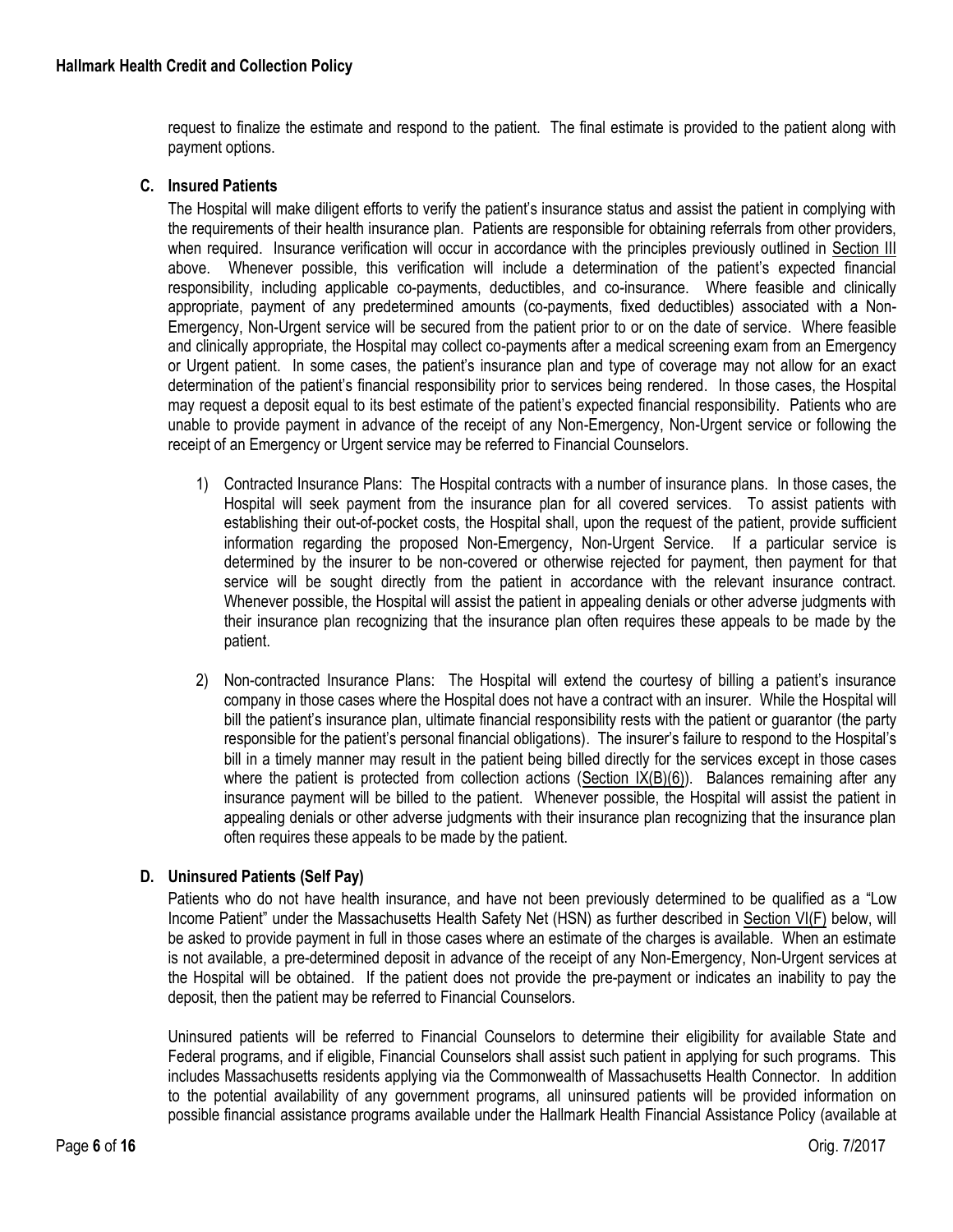https://www.hallmarkhealth.org/Financial-Counseling-and-Billing/Financial-Assistance-Policies.html, by calling to schedule an appointment with the Hospital's Financial Counselors at 781-338-7111.). If there is no immediate need to provide the services as determined by the treating clinician, the Non-Emergency, Non-Urgent service may be indefinitely postponed until such time as the patient is able to pay, make suitable financial arrangements, obtain insurance or become enrolled in a financial assistance program that will cover the service.

# <span id="page-7-1"></span><span id="page-7-0"></span>**V. PATIENT ACCOUNTS AND FINANCIAL COUNSELING SERVICES**

# **A. Generally**

The Hospital will make diligent efforts to identify patients who may be uninsured or underinsured in order to provide counseling and assistance. The Hospital will provide financial counseling to these patients and their families, including screening for eligibility for other sources of coverage, such as Federal or State government programs, and providing information regarding all acceptable methods of payment of the Hospital bill. If additional financial assistance is required, the Patient Accounts department may extend discounts or other adjustments to patients if they qualify under the Hallmark Health Financial Assistance Policy. The patient has a number of responsibilities in order to qualify for assistance, including the obligation to submit all necessary and accurate documentation. Where patients may qualify for Federal programs, including Medicare, the Hospital will advise the patient of potential programs and assist with the application and documentation when appropriate.

## <span id="page-7-2"></span>**B. Communication of Financial Counseling Services**

The Hospital widely publicizes information about the availability of financial assistance programs, including where to go for assistance. Please reference Hallmark Health Financial Assistance Policy for additional details (available at https://www.hallmarkhealth.org/Financial-Counseling-and-Billing/Financial-Assistance-Policies.html).

## <span id="page-7-3"></span>**C. Residency**

Residency is a determinant of available financial assistance eligibility under the State, Federal, and Hospital financial assistance programs. Please reference Hallmark Health Financial Assistance Policy for additional details (available at https://www.hallmarkhealth.org/Financial-Counseling-and-Billing/Financial-Assistance-Policies.html).

#### <span id="page-7-4"></span>**D. Hospital Financial Assistance, Discounts, Charity Care**

Patients are encouraged to first apply for State and/or Federal programs. If the patient is not eligible for these programs, financial assistance may be available under the Hallmark Health Financial Assistance Policy.

#### <span id="page-7-5"></span>**E. Special Application Considerations**

- 1) Confidential Applications: Confidential applications for State or Hospital financial assistance programs may be submitted under two circumstances:
	- a. Minors: confidential applications for coverage may be submitted for minors presenting for family planning services and services related to sexually transmitted diseases. These applications may be processed under the minor's income without any regard to the family income. These patients should be referred to Financial Counselors.
	- b. Abused Individuals: these individuals may also apply for coverage on the basis of their individual income and are not required to report his/her primary address. These patients should be referred to Financial Counselors.
- 2) Undocumented Persons: Patients may be concerned about the immigration implications of applying for Low Income Patient status under the available State programs described in Section VI below. Patients with limited means to pay will be encouraged to apply for State or other government sponsored programs. Patients refusing to apply for assistance will continue to be treated as Uninsured and Urgent and Emergency Services will continue to be provided. Non-Urgent, Non-Emergency services may be indefinitely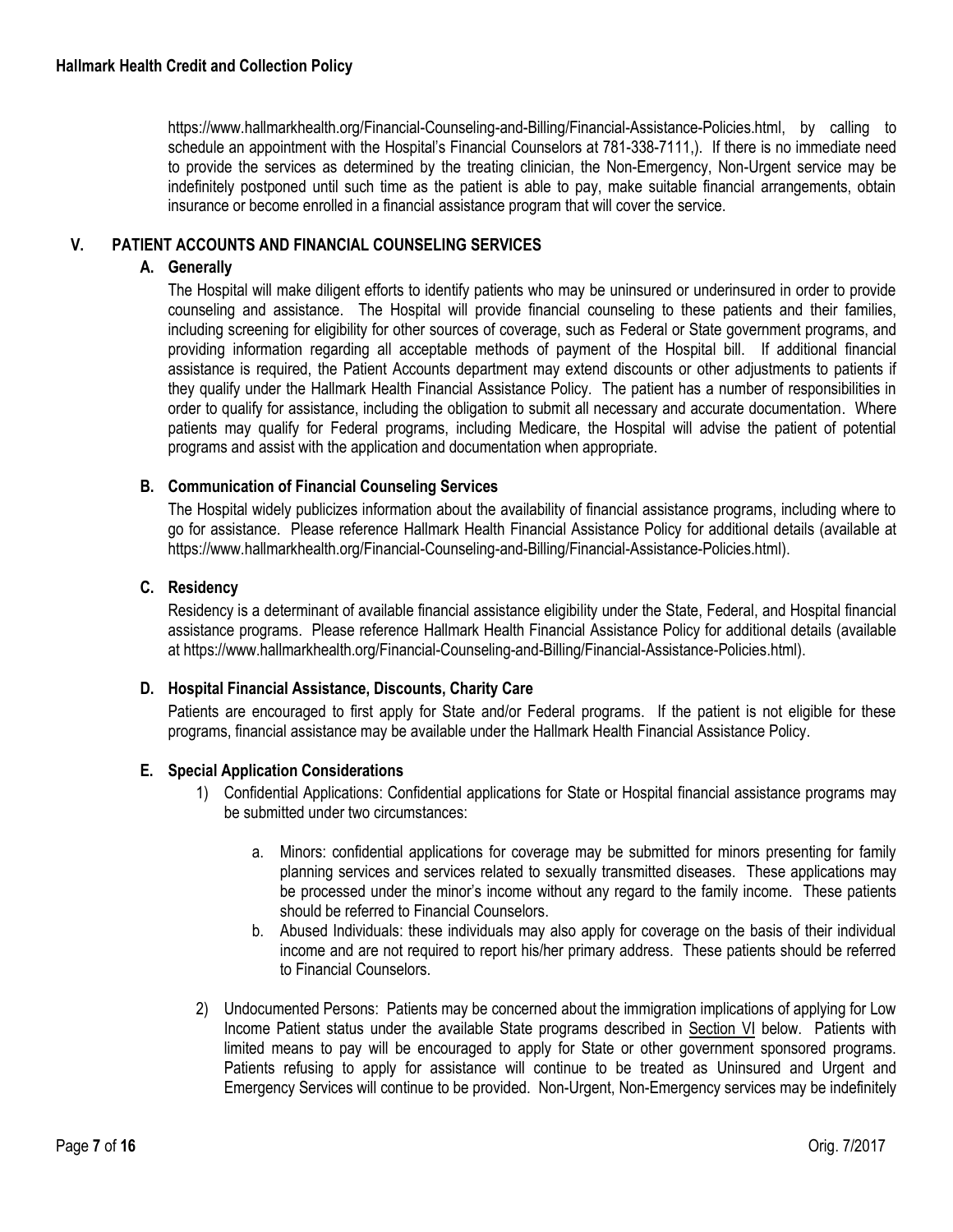postponed until such time as the patient is able to pay, make suitable financial arrangements, obtain insurance, or become enrolled in a financial assistance program that will cover the service.

# <span id="page-8-0"></span>**VI. STATE PROGRAMS – MASSACHUSETTS RESIDENTS**

In addition to following the general procedures for Insured (Section IV(C)) and Uninsured (Section IV(D)) patients above, the Hospital will encourage patients who are potentially eligible for coverage from State Programs or other government programs to apply for coverage and may assist the patient in applying for benefits. Patients may also apply for and be approved for coverage by the HSN for co-insurance or deductibles not covered by their primary insurance plan; co-payments are excluded from this coverage. State programs a patient may be approved for include, but are not limited to, MassHealth, HSN, and other programs through the Health Connector (collectively, the "State Programs").

#### <span id="page-8-1"></span>**A. Application Process – All State Programs Other Than Medical Hardship**

The Hospital assists the patient in completing the application for State Programs and securing and submitting the necessary documentation required by the applicable State Program. Individuals apply for coverage through the appropriate application that is submitted through the State's enrollment system. The individual can submit an application through an online website, which is centrally located on the State's Health Connector website, a paper application, or over the phone with a customer service representative located at either MassHealth or the Health Connector. Necessary documentation may include, but is not limited to proof of: (1) annual household income (payroll stubs, record of social security payments, and a letter from the employer, tax returns, or bank statements), (2) citizenship and identity, (3) immigration status for non-citizens (if applicable), and (4) assets of those individuals who are 65 and over. The State will notify the patient of any documentation that needs to be submitted for final verification. The patient may receive provisional coverage if the applicable program guidelines are met.

#### <span id="page-8-2"></span>**B. Application Process – HSN - Medical Hardship**

The Hospital will work with the patient to determine if a program like HSN- Medical Hardship would be appropriate. If so, the Hospital will assist the patient in completing and submitting a Medical Hardship application to the Health Safety Net. It is the patient's obligation to provide all necessary information as requested by the Hospital in an appropriate timeframe to ensure that the Hospital can submit a completed application. Once a patient completes the application and assembles all of the required documentation, the Hospital shall submit the completed application to the HSN within five (5) business days of receiving it from the patient. If the completed application provided by the patient is not submitted by the Hospital within five (5) business days of receiving it from the patient, collection actions may not be taken against the patient with respect to bills that would have been eligible for Medical Hardship if the application had been submitted timely to the State.

#### <span id="page-8-3"></span>**C. Approval for Coverage under State Programs**

The Hospital may assist patients with applying for coverage under available State Programs but has no role in the determination of program eligibility made by MassHealth or the HSN. MassHealth or the HSN will issue all notices of eligibility. It is still the patient's responsibility to inform the Hospital of all coverage decisions made to ensure accurate and timely adjudication of all Hospital bills.

#### <span id="page-8-4"></span>**D. Effect of a Pending HSN/MassHealth Application**

Patients for whom the Hospital has submitted a Massachusetts Health Connector application which covers MassHealth and HSN program eligibility will have bills held until such determination is made.

## <span id="page-8-5"></span>**E. Appeal of Outcome**

1) MassHealth: The patient may take a direct role in appealing or seeking information from MassHealth related to their coverage decision. The request must be sent to MassHealth with supporting documentation.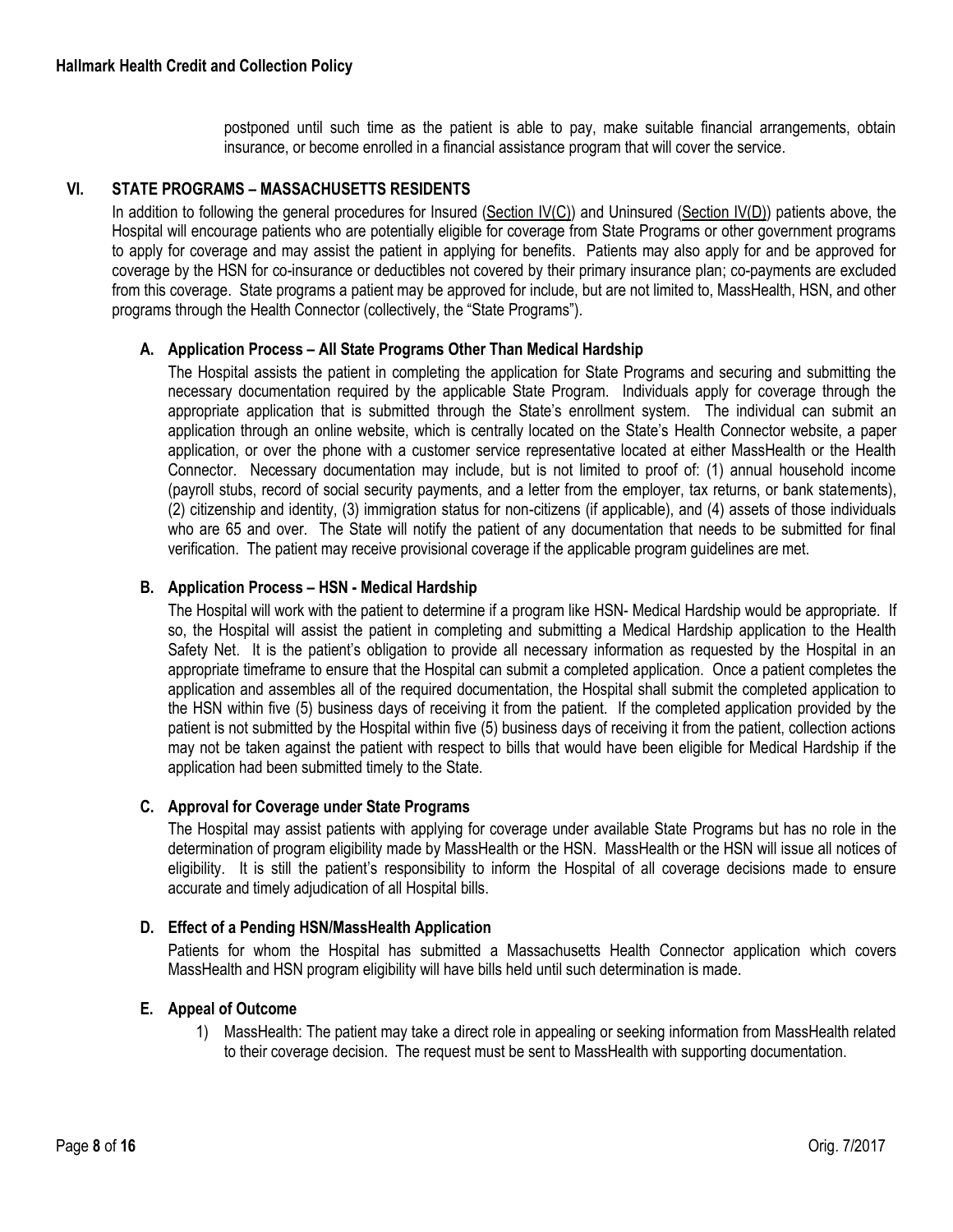2) Low Income Patient: An individual may request that MassHealth/the Connector conduct a review of the determination of Low Income Patient status, the Hospital's compliance with the provisions of 101 C.M.R. § 613.00, or, in exceptional circumstances, Medical Hardship eligibility.

#### <span id="page-9-0"></span>**F. HSN – Low Income Patient Eligibility and Coverage Considerations**

1) Low Income Patient Determination

Low Income Patient determination is made by MassHealth/Massachusetts Health Connector eligibility system and is limited to Massachusetts residents. A patient must submit an online or paper-based application as further described in Section VI(A) or Section VI(B) above to qualify including documentation required to establish Massachusetts residency, identity, and income. There are four main Low Income Patient coverage categories under the HSN: (i) HSN-Primary (Section VI(F)(4) below); (ii) HSN-Secondary (Section VI(F)(5) below); (iii) HSN-Partial (Section VI(F)(6) below); and (iv) HSN-Medical Hardship (Section  $VI(F)(7)$  below).

- a. The Hospital may also assist patients with enrolling in the Health Safety Net using a presumptive determination process, which provides a limited period of eligibility. This process is conducted by Financial Counselors, who, on the basis of the patient's self-attestation of financial information, will deem a patient as meeting the Low Income Patient definition for coverage of Health Safety Net services only. Coverage will begin on the date that the Hospital makes the determination through the end of the following month in which the presumptive determination is made. However, coverage may be modified sooner if the patient submits a full application for State Programs as further described in Section VI(A) or Section VI(B) above.
- 2) Eligibility for HSN

A patient's eligibility status for coverage under the HSN will be verified at time of registration using MassHealth Eligibility Verification System (EVS) system, Massachusetts's Medicaid Management Information Systems (MMIS), Passport, or other Hospital eligibility systems, as applicable, and any changes to the patient's status will be noted in the record.

3) Service Limitations

Patients who are identified as Low Income Patients will, to the extent possible, be provided services consistent with the coverage guidelines of either HSN or MassHealth including "Eligible Service" limitations under state regulations and the applicable drug formulary. A patient seeking to receive a Non-Emergency, Non-Urgent reimbursable service will be informed in writing of the maximum cost of that service and must sign an acknowledgement that they accept financial responsibility prior to service delivery.

4) Coverage - HSN – Primary

A Low Income Patient who is uninsured and documents MassHealth MAGI Household income or Medical Hardship Family Countable Income (as described in 101 C.M.R. § 613.04(1)), between 0-300% of the Federal Poverty Level (FPL) may be eligible for HSN - Primary subject to the following exceptions:

- a. Low Income Patients eligible for the Premium Assistance Payment Program operated by the Health Connector are eligible for Health Safety Net - Primary only to the extent allowed under 101 C.M.R. § 613.04(5)(b).
- b. Students subject to the Qualifying Student Health Plan requirement of M.G.L. c. 15A, § 18 are not eligible for Health Safety Net - Primary coverage.
- 5) Coverage -- HSN Secondary

A Low Income Patient may be eligible for HSN - Secondary if he or she has other primary insurance and documents MassHealth MAGI Household income or Medical Hardship Family Countable Income (as described in 101 C.M.R. § 613.04(1)) between 0-300% of the FPL, subject to the following exceptions: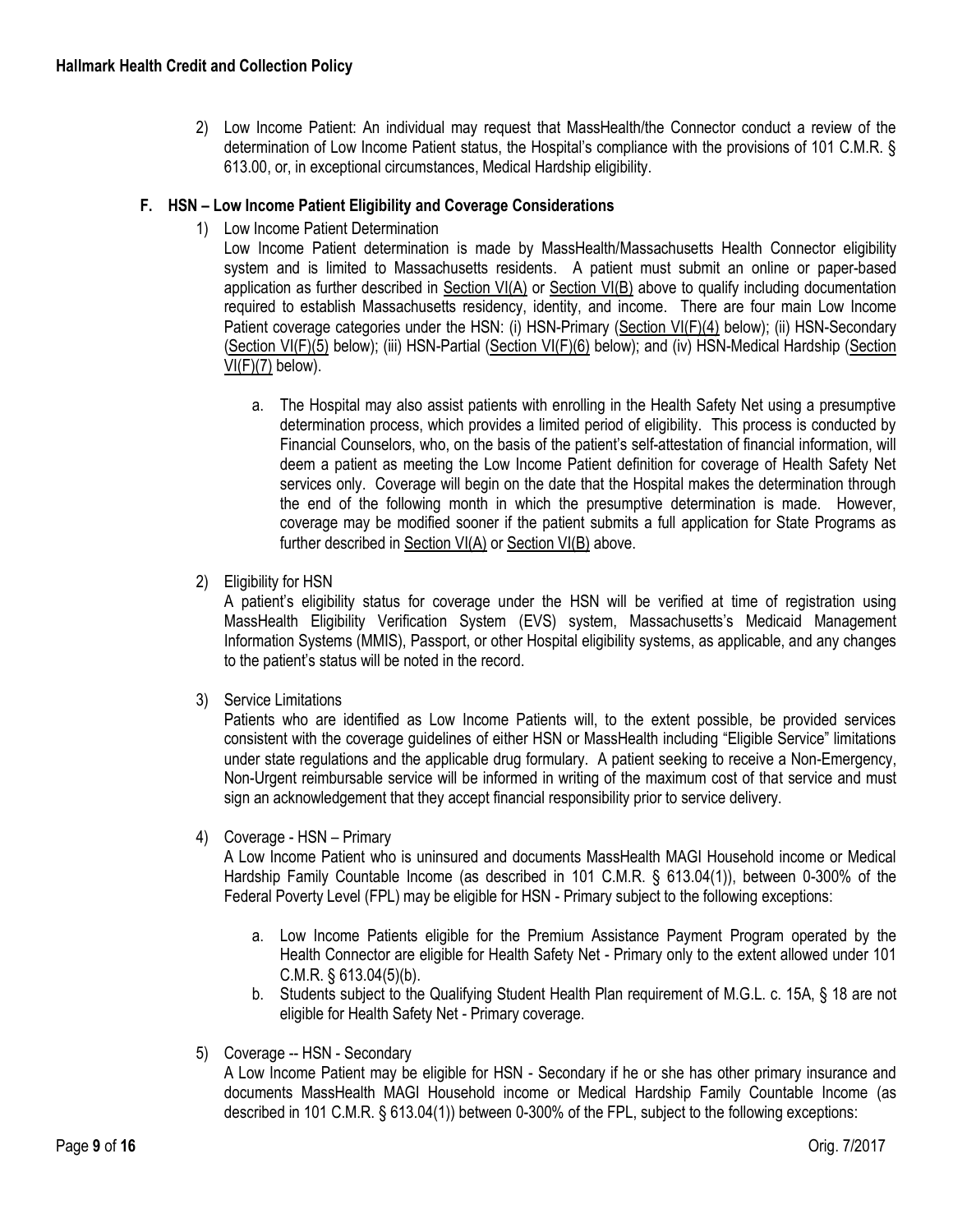- a. Low Income Patients eligible for the Premium Assistance Payment Program operated by the Health Connector are eligible for Health Safety Net - Secondary only to the extent allowed under 101 C.M.R. § 613.04(4)(a)(2)(a).
- b. Students subject to the Qualifying Student Health Plan requirement of M.G.L. c. 15A, § 18 are not eligible for Health Safety Net - Secondary coverage.
- 6) Coverage -- HSN Partial Deductibles

Patients that qualify for HSN - Primary or HSN - Secondary with MassHealth MAGI Household income or Medical Hardship Family Countable Income between 150.1% and 300% of the FPL may be subject to an annual deductible if all members of the Premium Billing Family Group (PBFG) have an income that is above 150.1% of the FPL. A PBFG is a group of persons who live together as further defined in 130 C.M.R. § 501.001. If any member of the PBFG has an income that is below 150.1% of the FPL, there is no deductible for any member of the PBFG. The annual deductible is calculated in accordance with 101 C.M.R. § 613.04(4)(c)(1).

7) Coverage -- HSN - Medical Hardship

A Massachusetts resident of any income level may qualify for Medical Hardship through the Health Safety Net if allowable medical expenses have so depleted his or her countable income that he or she is unable to pay for health services. To qualify for Medical Hardship, the applicant's allowable medical expenses must exceed a specified percentage of the applicant's Countable Income defined in 101 C.M.R. § 613.05(1)(c). The applicant's required contribution is calculated as the specified percentage of Countable Income as defined in 101 C.M.R. § 613.05(1)(b) based on the Medical Hardship Family's FPL multiplied by the actual Countable Income less bills not eligible for Health Safety Net payment, for which the applicant will remain responsible.

- 8) Low Income/ Partial HSN/Medical Hardship Patient Financial Responsibility:
	- a. The financial responsibility for a Low Income Patient is limited to co-payments (from any payer except Medicare), deductibles determined by HSN (as discussed in Section VI(F)(6) above), or the patient has agreed to be billed for the CommonHealth Spend Down.
	- b. Deposits for Low Income Patients designated as Partial HSN (as discussed in Section VI(F)(6) above) or Medical Hardship (as discussed in Section VI(F)(7) above): Deposits will be requested from these patients provided this is the primary coverage for the open balances for all Non-Emergency, Non-Urgent medically necessary services. The current status of the Partial HSN patient's annual family deductible will be reviewed and a deposit of up to 20% of the patient's annual deductible up to a maximum of \$500 may be collected from the patient. The Hospital may also request a deposit from patients eligible for Medical Hardship of up to 20% of the patient's Medical Hardship contribution, up to a maximum of \$1,000.
	- c. Payment Plans: Low Income Patients will be notified of the availability of payment plans to satisfy all open balances per the terms specified in Section VIII Payment Arrangements.
	- d. Non-Medically Necessary Services: Low Income Patients will be required to pay for any Non-Medically Necessary Services as described in Section II(C), in advance, provided that the patient is informed of the maximum cost of these services in advance and signs an acknowledgement that the services are not covered by HSN or any other Massachusetts assistance programs. Services will be indefinitely postponed until payment is made in accordance with Section VIII(E).

#### <span id="page-10-1"></span><span id="page-10-0"></span>**VII. NON-MASSACHUSETTS RESIDENTS**

# **A. Non-Massachusetts U.S. Residents**

In addition to following the procedures stated for Insured (Section IV(C)) and Uninsured (Section IV(D)) patients, the Hospital will encourage non-Massachusetts U.S. resident patients who are potentially eligible for coverage under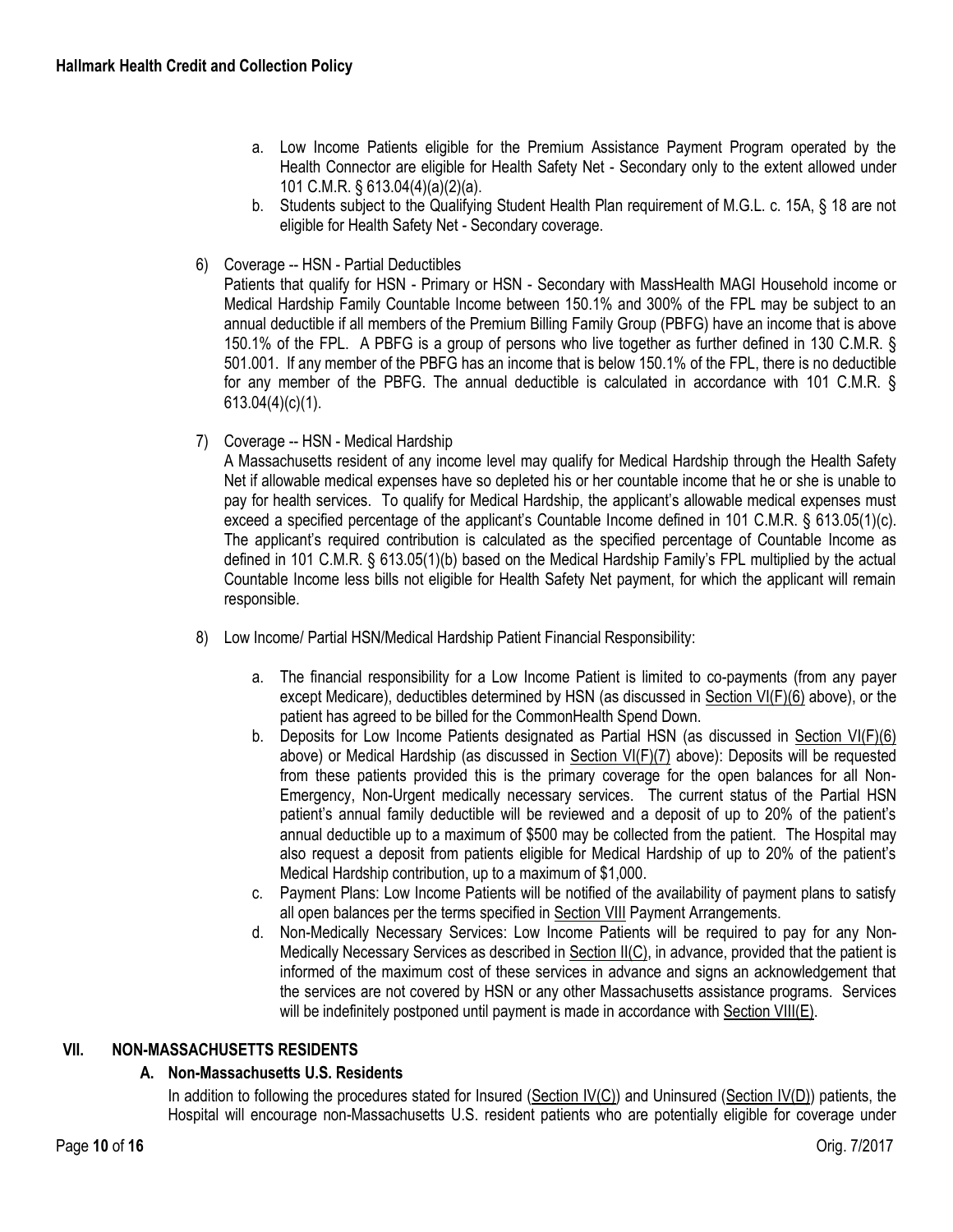their own state Medicaid or other government programs (the Non-Massachusetts U.S. Resident State Programs) to apply for coverage.

- 1) The Hospital may assist Non-Massachusetts U.S. Residents applying for State Programs by providing the patient with information about the applicable programs. Individuals apply for coverage through the appropriate application that is submitted through the Non-Massachusetts U.S. Resident State's enrollment system. Necessary documentation may include, but is not limited to proof of: (1) annual household income (payroll stubs, record of social security payments, and a letter from the employer, tax returns, or bank statements), (2) citizenship and identity, (3) immigration status for non-citizens (if applicable), and (4) assets of those individuals who are 65 and over. The applicable state will notify the patient of any documentation that needs to be submitted for final verification.
- 2) The Hospital has no role in the determination of program eligibility made by Non-Massachusetts U.S. Resident State Programs. Those programs will issue all notices of eligibility, not the Hospital. It is still the patient's responsibility to inform the Hospital of all coverage decisions made to ensure accurate and timely adiudication of all Hospital bills.
- 3) The patient may take a direct role in appealing or seeking information from the Non-Massachusetts U.S. Resident State Program related to the coverage decision.

# <span id="page-11-0"></span>**B. International Patients**

In addition to following the procedures stated for Insured (Section IV(C)) and Uninsured (Section IV(D)) patients, the Hospital will make every reasonable effort to gather local and permanent address information for residents of foreign countries and take whatever appropriate additional actions are needed in order to secure pre-payment for all Non-Emergency, Non-Urgent services.

### <span id="page-11-2"></span><span id="page-11-1"></span>**VIII. PAYMENT ARRANGEMENTS**

# **A. Generally**

Payments may be made in a variety of settings at the Hospital. Different payment arrangements may be available including deposits (down payments) and payment plans. The patient or guarantor is able to make these arrangements with Hallmark Health Patient Accounts Customer Service. All payment arrangements will conform to pre-determined criteria and be recorded appropriately in the Hospital's billing and registration systems.

#### <span id="page-11-3"></span>**B. Forms of Payment**

Payments may be made by personal checks, certified/bank check, wire transfer, credit/debit cards, or cash. The Hospital will maintain a process to track "bad" checks and reverse any payments that may have been applied to the patient's account. Submission of a "bad" check may be grounds for transferring the account to Bad Debt.

#### <span id="page-11-4"></span>**C. Currency**

Unless otherwise agreed to, payment will be made in U.S. currency. Payment made in non-U.S. currency will be applied at the conversion rate specified by the Hospital's bank, including any conversion fees.

#### <span id="page-11-5"></span>**D. Payment Plans**

The Hospital maintains a separate Financial Assistance Policy that addresses payment plans. All Low Income or Medical Hardship Patients will be notified that the Hospital offers a payment plan. The Financial Assistance Policy is readily available to members of the public on the Hospital's website at https://www.hallmarkhealth.org/Financial-Counseling-and-Billing/Financial-Assistance-Policies.html.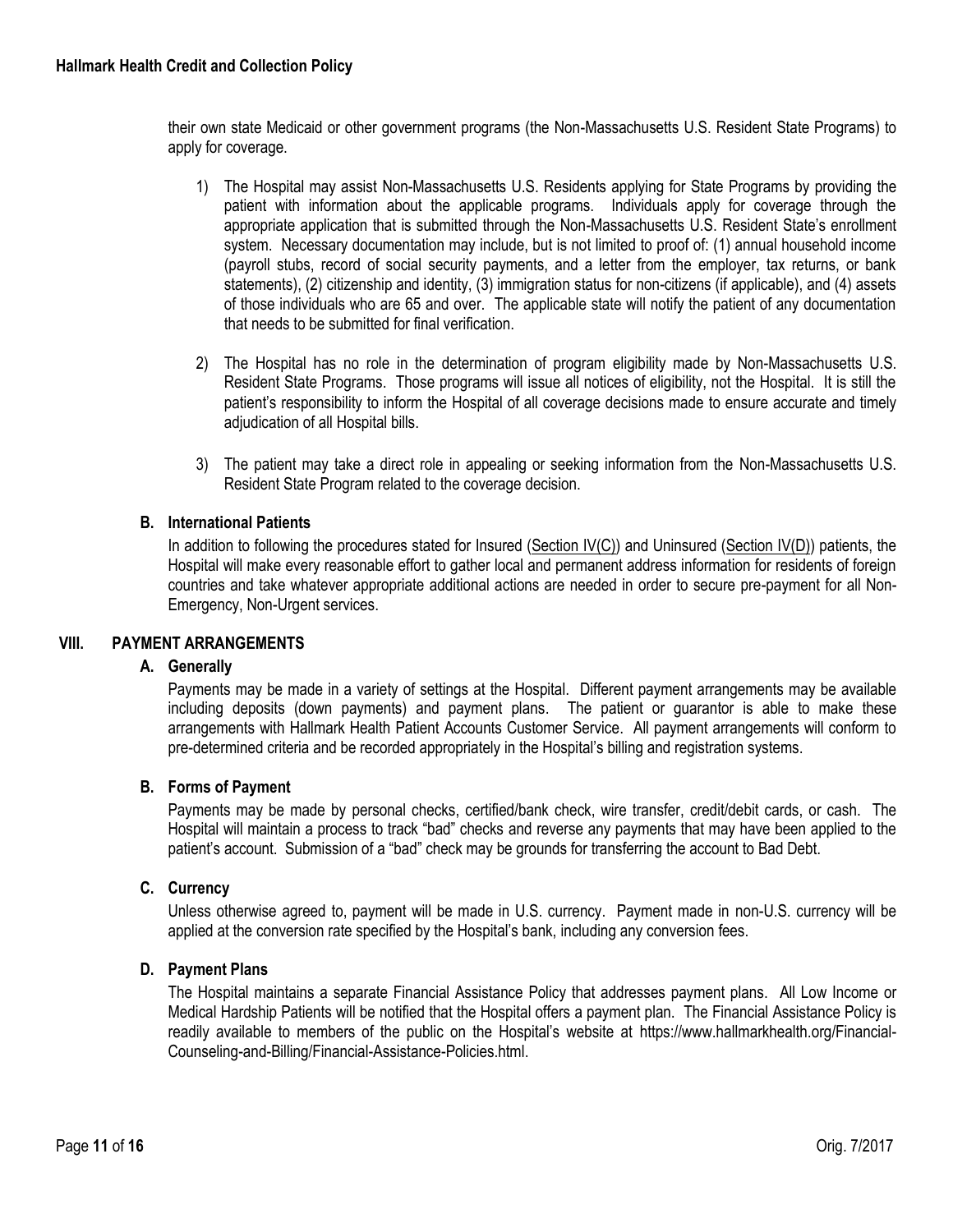# <span id="page-12-0"></span>**E. Deposits**

Hallmark Health reserves the right to request advance payment in full for patients who receive Non-Emergency, Non-Urgent services. If an estimated price is not available, patients will be required to provide a deposit (down payment toward future expected balance). Failure to pay in full in advance of the receipt of any Non-Emergency, Non-Urgent services or failure to meet the deposit requirement will result in indefinite postponement of the services provided the treating clinician determines that the procedure is not medically necessary. Hallmark Health will not require preadmission and/or treatment deposits from individuals that require Emergency or Urgent Services or from individuals who are protected from such collection actions under applicable state laws (Appendix C - Patients Protected from Collection Action).

# <span id="page-12-2"></span><span id="page-12-1"></span>**IX. PATIENT BILLING AND COLLECTIONS**

# **A. General Principles**

The Hospital will make diligent efforts to collect all charges that are due from insurers according to established industry standards and will seek to apply payments and contractual adjustments on a timely basis to the patient's account. These efforts include billing all available insurance plans according to the payers' requirements and timely follow up of denied claims. Patients or other guarantors will be held responsible for all account balances that remain after application of all insurance payments, contractual adjustments, and agreed upon discount/adjustments in accordance with any remittance advice received from the payer except where the balance may be submitted to the Health Safety Net or deemed exempt from collection activity under Massachusetts laws. Collection actions may include patient statements, patient letters, telephone contacts, certified final collection notices, and extraordinary collection activities including credit bureau reporting.

**It is the patient's obligation to provide complete and timely insurance and demographic information and to know what services are covered by their insurance policy. Patients who have the means are expected to pay for services rendered by Hallmark Health.**

# <span id="page-12-3"></span>**B. Hospital Billing Practices, including Patient Statements, Letters, and Calls**

The Hospital will make diligent efforts to ensure the appropriate party is billed and collection is made from the appropriate payer.The Hospital, either directly or through its designated agents, will prepare and mail statements to patients/guarantors on a regular basis to advise them of balances owed to the Hospital. A record of all account actions and communications, including bills, is typically reflected in the billing system. Staff is required to document all contacts with the patient (or guarantor) in the applicable billing system, registration system, or self-pay collection system. For Massachusetts residents, claims will not be submitted to Health Safety Net until after these diligent efforts are exhausted.

- 1) Initial Patient Bill: The Hospital will send an initial bill to the patient or the guarantor. The initial bill will have a summary of all charges, payments, and adjustments included with the initial billing for each date of service/admission. The initial bill will provide information about the availability of financial assistance programs that might be able to cover the cost of the Hospital's bill.
- 2) Subsequent Billing: The Hospital expects to continue billing the patient or guarantor approximately every 30 days for up to 120 days, which is the appropriate period of time representing continuous billing and collection actions.
- 3) Telephone Calls and other Communication: Telephone calls, billing statements, letters, personal contacts, notices, or any other notification method constitutes a genuine effort to contact the party responsible for the obligation and informs the patient of the availability of financial assistance.
- 4) Suspension of Billing: In certain situations, continued billing and collection activity may be inappropriate and may be suspended or discontinued. Such situations include, but are not limited to: Bad Address (Section IX(B)(9)), Bankruptcy cases (Section IX(D)(1)), patient grievance, small balances (Section IX(B)(10)),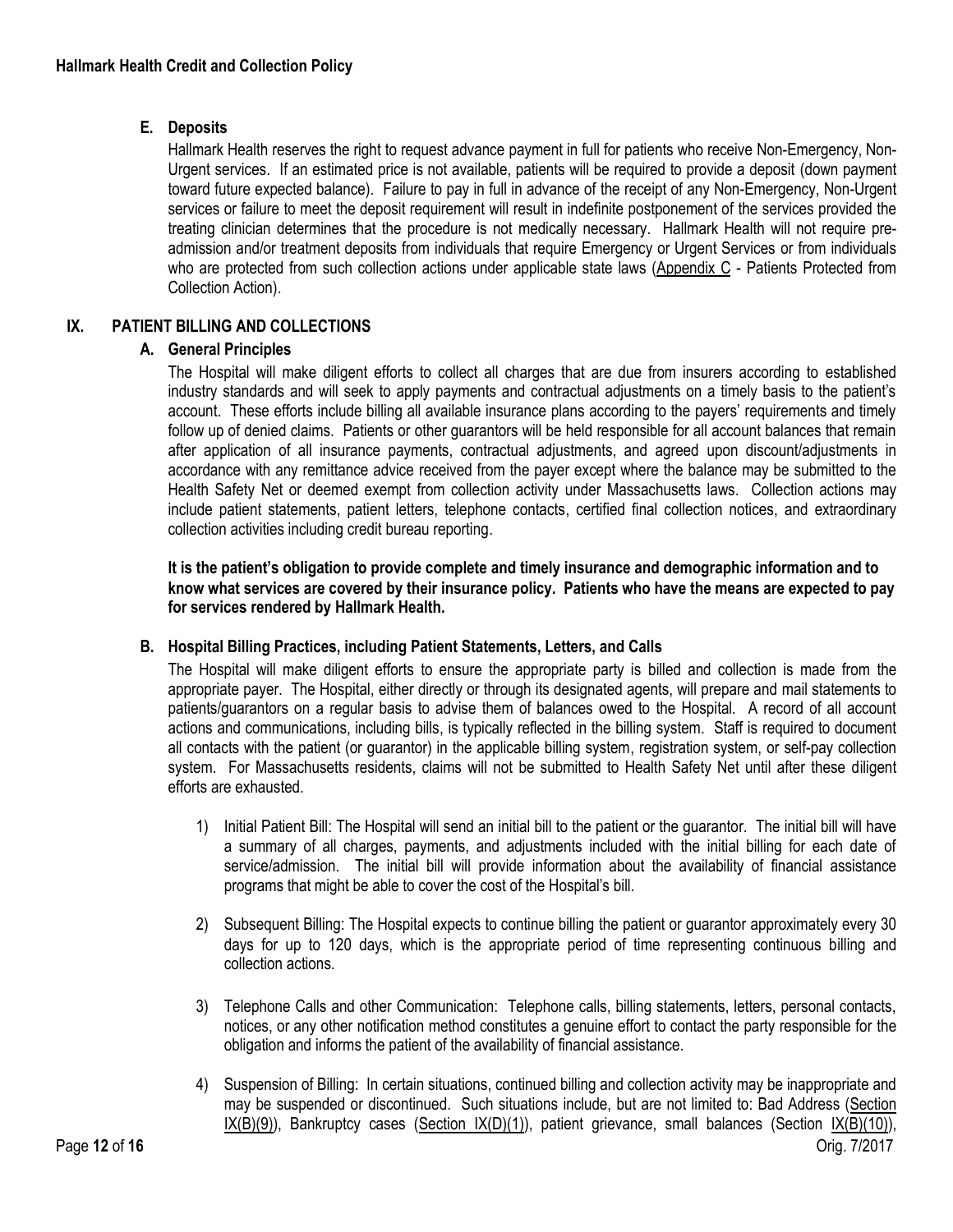pending or approved MassHealth or HSN eligibility (Section VI(D) and Section IX(B)(6)), or patients who are in the process of applying for Hallmark Health Financial Assistance.

- 5) Notification of Availability of Financial Assistance: Patient statements will include notices as required by applicable laws to inform patients of the availability and means to access financial assistance. Notices regarding the availability of financial assistance will also be included in other written and verbal patient communications at intake and discharge.
- 6) Patients Protected From Collection Action: The Hospital will take reasonable steps to ensure that no collection actions, including telephone calls, statements or letters, are initiated for those patient balances that may be exempt from collection action under applicable laws. This may include patients enrolled in State Programs who are exempt from collection actions to the extent described in Appendix C, patients where the Hospital was delayed in submitting his/her Medical Hardship application (Section VI(B)), patients with a pending State Program application (Section VI(D), or with a pending request for financial assistance under the Hallmark Health Financial Assistance Policy. The Hospital may continue to send letters requesting information or action by the patient to resolve coverage and/or eligibility issues with a primary payer, Worker's Compensation Program or to obtain any Third Party Liability or MVA carrier information.
- 7) Final (Collection) Notice: The Hospital will make reasonable efforts to send each patient a final (collection) notice by mail prior to the account being transferred to Bad Debt. Notices for patients who are minors will be sent to the guarantor.
- 8) Emergency Bad Debt for Massachusetts Residents: For those cases where an account is being considered by the Hospital for application to the HSN as Emergency Bad Debt, the Hospital will ensure the following conditions are met:
	- a. The account was subject to documented, continuous collection efforts for a minimum of 120 days;
	- b. An electronic eligibility inquiry was made to EVS or MMIS to screen for coverage;
	- c. The services provided qualify as Emergency Services per the definition in this policy; and
	- d. A final collection notice was sent by certified mail for balances of \$1,000 or more. Accounts that are properly documented as Bad Address accounts may be submitted to the Health Safety Net without the mailing of a final collection notice via certified mail provided that 120 days have elapsed from initial billing and that after a reasonable, genuine effort, the Hospital was unable to obtain an updated address.
- 9) Bad Address Returns: The Hospital will make reasonable efforts to track, research, and rebill all patient statements returned by the USPS that are not deliverable. Address information will be verified and corrected using "skip trace" programs that may be available from third parties. Where possible, accounts will be identified as "Bad Address" accounts in the billing and registration systems. Once an account has been flagged as Bad Address, no further statements or letters should be processed unless a new address has been identified. The Hospital will discontinue mailing of statements to incorrect addresses to maintain HIPAA privacy. Accounts whose most recent demographic information contains a Bad Address may be referred to outside agencies as Bad Debt for additional follow up except that potential Emergency Bad Debt accounts will be followed for 120 days prior to placement.
- 10) Small Balance Adjustment: Recognizing the cost of statement processing and collection activities, after the initial statement, the Hospital may suppress statements on accounts below its \$15 "small dollar billing" threshold. This policy shall be consistently applied across all payers. In no case will small balance adjustments taken under this section be billed to HSN.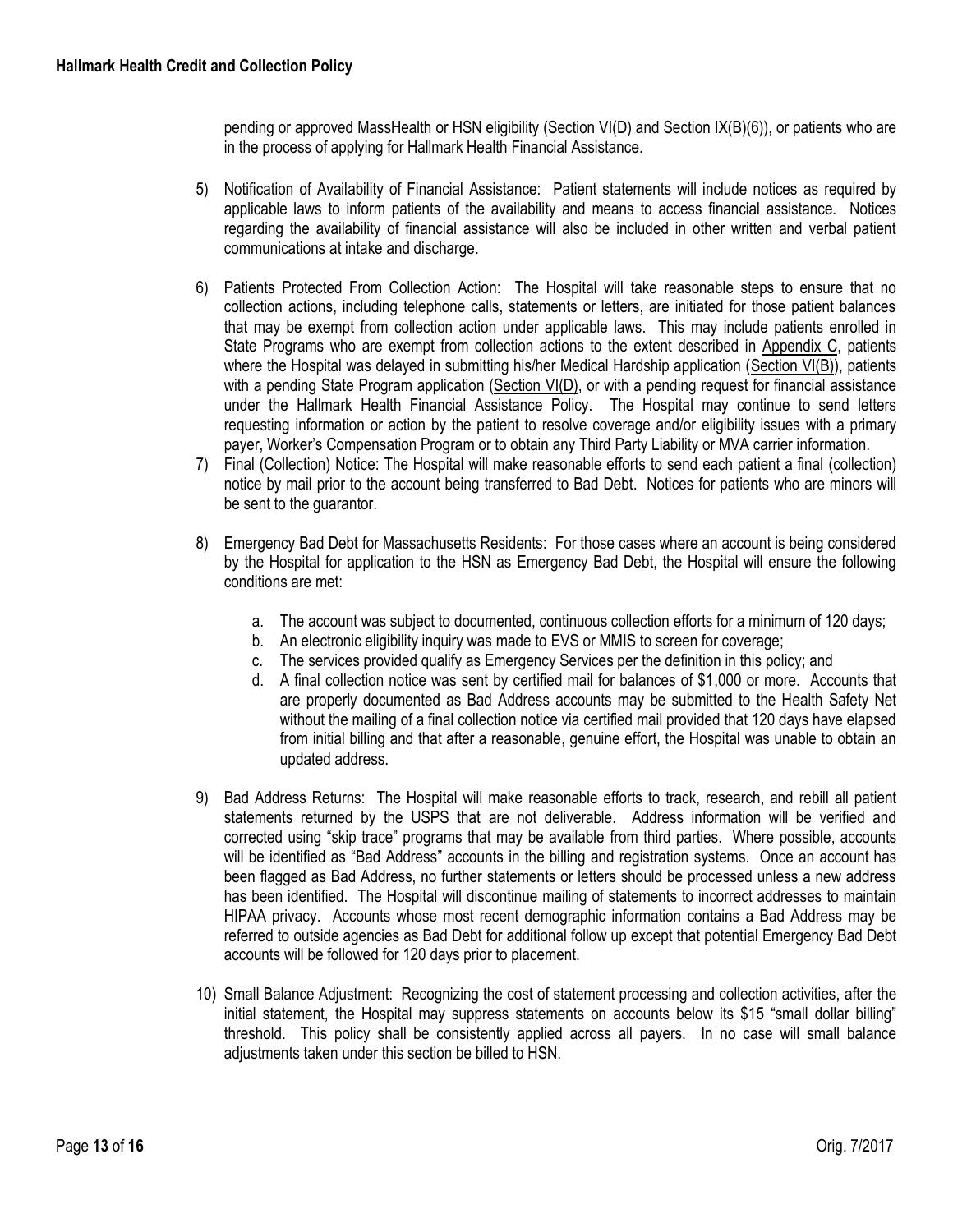# <span id="page-14-0"></span>**C. Surcharge Notice**

The Hospital will maintain a process to identify all patient balances that are subject to the Health Safety Net Trust Fund Surcharge on Acute Hospitals as required under 101 C.M.R. § 614.05. Surcharge amounts will be billed to the patient and the fund collected remitted to HSN per their requested schedule.

# <span id="page-14-1"></span>**D. Special Collections Situations**

- 1) Patient Bankruptcy: The Hospital will make reasonable efforts to track all Bankruptcy notifications, and maintain them on file to ensure that all approved court procedures are followed, including filing of claims with the Court as appropriate, or forgiveness of debt.
- 2) The Hospital will not bill a HSN Low Income Patient for (1) claims related to Serious Reportable Events as further described in 101 C.M.R. § 613.03(1)(d); or (2) claims due to an administrative or technical billing error.
- 3) HSN Secondary Coverage: The Hospital will make diligent efforts to limit claims submission to HSN, including deductibles and non-covered services, those cases where a patient has exhausted their benefit or in cases when enrollment with the payer was not active at the time the services were rendered. If the Hospital receives an additional or corrected payment on a claim previously submitted to HSN then a corrected claim will be submitted to HSN.
- 4) Partial HSN Deductible: The Hospital will bill patients for 100% of their annual Partial HSN Deductible minus any patient deposits obtained in accordance with Section VI(F)(8)(b) until charges equal to the annual deductible have been billed to the patient, inclusive of any balances included in payment plans. Claims will not be submitted to the HSN until the patient's deductible has been satisfied.

# <span id="page-14-2"></span>**E. Special Account Processing Considerations**

Under some circumstances, additional information or procedures may be necessary to properly process a patient's account.

- 1) Worker's Compensation (WC): Services related to industrial accidents should be appropriately labeled in the registration record. Additional information that is required includes the date and time of accident, employer name and phone number, and employer's worker's compensation carrier and phone number. The Hospital will make reasonable attempts to pursue the WC coverage. Any recoveries that may be received after the submission of a claim will be offset against the original claim and reported to the payer or HSN including any required claim voids or returns. If there is no WC coverage, then the claim is managed in the ordinary billing manner.
- 2) Motor Vehicle Accidents (MVA) and Third Party Liability (TPL): Services related to a motor vehicle accident or other third party liability should be appropriately labeled in the registration record. Diligent efforts will be made to collect additional information that is required for submission of MVA claims including the date and time of accident, the location for third party liability cases, and any known automobile insurer. The name of any attorney associated with the claim should also be noted in the registration system if it is available. Reasonable efforts will be made to bill the MVA/TPL carrier to collect any Personal Injury Protection (PIP) amount available. Health insurance claims will be processed after the PIP is exhausted. The Hospital may also file a lien against future bodily injury payments made by the MVA carrier to the patient if we are able to establish the name of the patient's attorney managing the claim. Any recoveries that may be received after the submission of a claim will be offset against the original claim and reported to the payer or HSN including any required claim voids or returns. If there is no MVA/TPL coverage, then the claim is managed in the ordinary billing manner.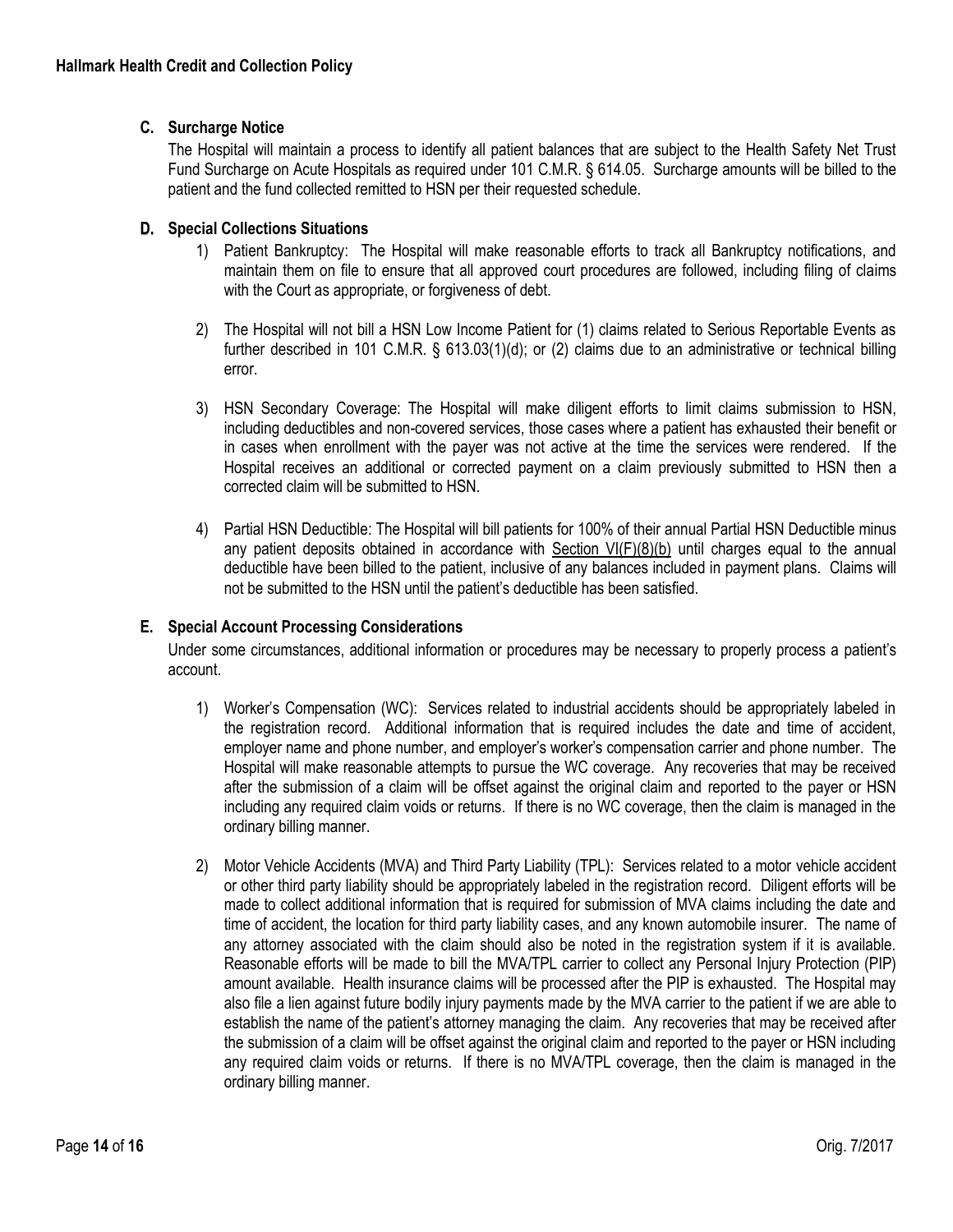3) Health Insurance Portability and Accountability Act (HIPAA): Under HIPAA, patients who have paid the Hospital in full for a specific item or service have the right to request that their PHI (Protected Health Information) regarding such item or service not be sent to their health insurance plan for purposes of payment unless such disclosure is otherwise required by applicable law. Such restriction only applies to the specific item or service delivered and billed by the Hospital. Patients that wish to exercise such restriction are expected to pay any outstanding balance in full at the time of service or, if the balance cannot be fully estimated at the time of service, upon receiving statements. If the Hospital is unable to secure payment in full from the patient requesting such restriction after reasonable efforts, the Hospital may notify the patient and bill the patient's health plan. Accounts should be noted per procedure to guard against inappropriate release.

# <span id="page-15-1"></span><span id="page-15-0"></span>**X. BAD DEBT PLACEMENT**

## **A. Transfer of Account to Bad Debt**

The Hospital will make a reasonable effort to qualify a patient for financial assistance under State, Federal or Hallmark Health programs by notifying the patient in writing about the available assistance programs and assisting such individual with the completion of the applications. Once such reasonable efforts have been made and all internal collection efforts exhausted, accounts may be transferred to Bad Debt. This will typically occur after the account has completed its 120 day patient billing cycle with some exceptions due to Bad Address or other mitigating circumstances. Accounts in Bad Debt will generally receive additional collection efforts through a number of sources including staff, external collection agencies, or collection attorneys in accordance with applicable laws.

## <span id="page-15-2"></span>**B. Collection Agencies**

Any agency seeking to collect patient balances on behalf of the Hospital will be required to conform to this policy, including the obligation to refrain from "extraordinary collection activities" (as defined below) until such time as the Hospital has made a reasonable effort and followed a reasonable process for determining that a patient is entitled to assistance or exemption from any collection or billing procedures under this policy. Any substantive patient complaints will be reported to the Hospital for review and tracking. All agents will fully comply with applicable IRS and Federal Fair Debt Collection regulations as well as debt collection regulations under Massachusetts laws. All agencies will report any collection or other account actions, including the decision to cease collection efforts, on a timely basis.

# <span id="page-15-3"></span>**C. Extraordinary Collection Actions (ECAs)**

The Hospital may initiate Extraordinary Collection Actions (ECAs) in certain circumstances for accounts on which expected payment has not been made after reasonable efforts as defined in Section X(B).

1) Credit Reporting: The Hospital or a collection agency, on behalf of the Hospital, may report outstanding balances to credit bureaus.

#### <span id="page-15-4"></span>**XI. CREDIT BALANCES AND REFUNDS**

Generally, the Hospital will refund to patients any credit balances, which may result from excess funds having been collected from the patient. In cases where efforts to refund a self-pay credit balance are unsuccessful, the Hospital will remit credit balances to the Treasurer of the Commonwealth of Massachusetts in accordance with the state's Abandoned Property regulations.

## <span id="page-15-5"></span>**XII. SERIOUS REPORTABLE EVENTS (SREs)**

The Hospital maintains compliance with applicable billing requirements, including the Department of Public Health's regulations (105 C.M.R. § 130.332) for non-payment of specific services or readmissions that the Hospital determines were the result of a Serious Reportable Event (SRE). SREs that do not occur at the Hospital are excluded from this determination of non-payment.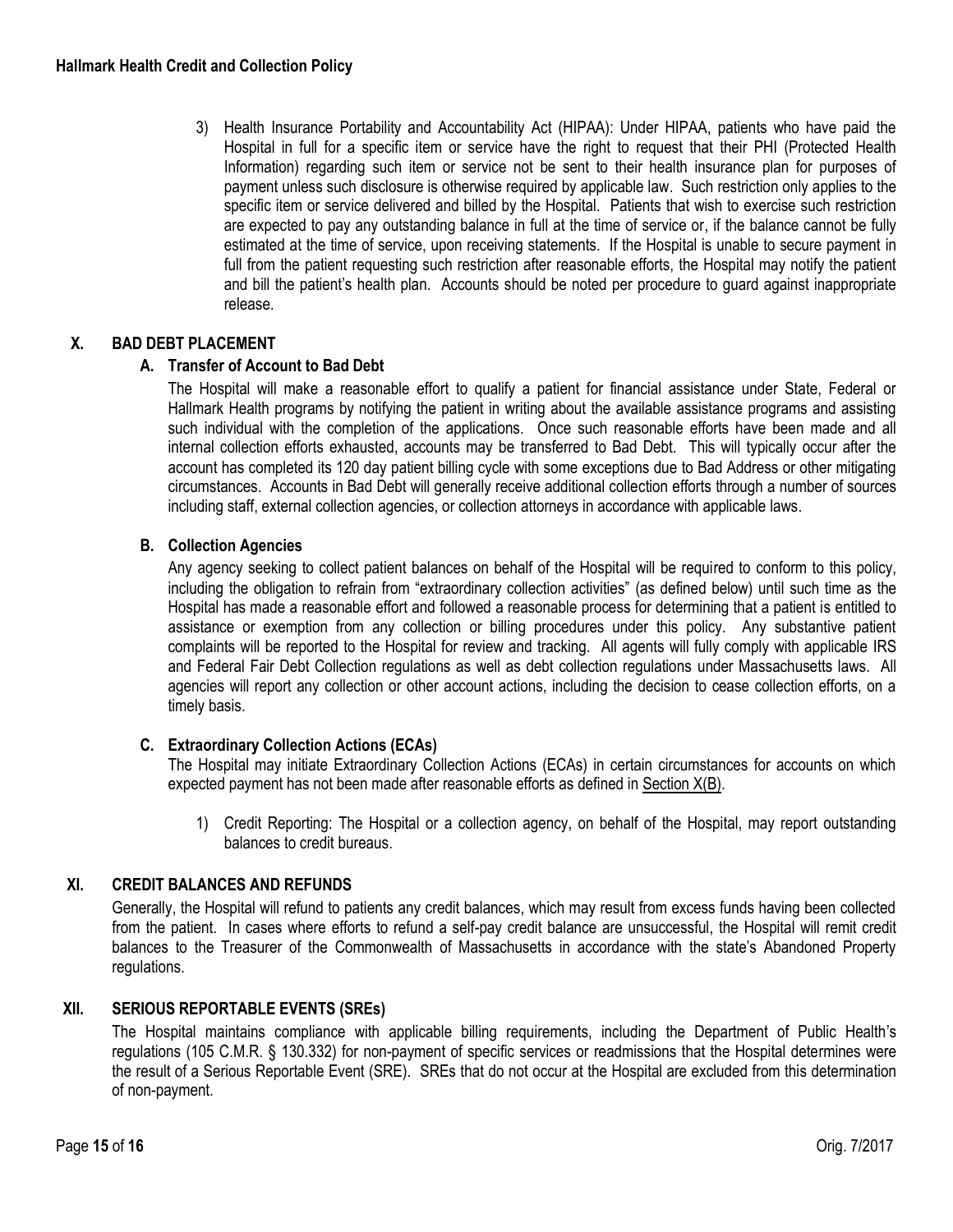# <span id="page-16-0"></span>**XIII. COMPLIANCE WITH HEALTH INSURANCE PORTABILITY AND ACCOUNTABILITY ACT (HIPAA)**

The Hospital also maintains all information in accordance with applicable federal and state privacy, security, and ID theft laws.

# <span id="page-16-1"></span>**XIV. PATIENT RIGHTS AND RESPONSIBILITIES**

The Hospital shall inform patients of their obligation to:

- 1) Provide complete and timely insurance and demographic information. Inform the Hospital and MassHealth of any changes in status including changes in income or insurance status, and tracking HSN manual deductible data.
- 2) Make reasonable efforts to understand the limits of their insurance coverage including network limitations, service coverage limitations and financial responsibilities due to limited coverage, co-payments, deductibles, and coinsurance.
- 3) For patients who have the means, pay for services rendered by Hallmark Health, including co-payments, deductibles, and co-insurance, in a timely manner.
- 4) Conform with insurance referral, pre-authorization, and other medical management policies. Conform with other insurance requirements including completion of coordination of benefits forms, updating membership information, updating physician information, understanding benefit coverage, and other payer requirements. For non-coverage of select medical services, acknowledge and arrange for alternative payment.
- 5) For Massachusetts residents, obtain coverage through the Health Connector, other sources of insurance, or apply for MassHealth/Commonwealth Care/Low Income Patient determination (if potentially eligible), including submission of all required documentation.
- 6) Notify the Hospital, of any potential Motor Vehicle Accident coverage, Third Party Liability coverage, or Worker's Compensation coverage. For patients covered by MassHealth or the Health Safety Net, file a claim for compensation, if available, with respect to any accident, injury or loss and notify the state public program (e.g. Office of Medicaid and the Health Safety Net) within ten days of information related to any lawsuit or insurance claim that will cover the cost of services provided by the Hospital. A patient is further required to assign the right to a third party payment that will cover the costs of the services paid by the State or the Health Safety Net or repay the HSN from the funds received from the third party. If the patient does not voluntarily repay the HSN from funds received from the third party, the HSN may recover such payments.

# <span id="page-16-2"></span>**XV. PUBLICATION OF CREDIT AND COLLECTION POLICY**

The Hallmark Health Credit & Collection policy, Provider Affiliate List, and Hallmark Health Financial Assistance Policy are available at: https://www.hallmarkhealth.org/Financial-Counseling-and-Billing/Financial-Assistance-Policies.html.

- 1) This website may also be accessed from the Hallmark Health homepage (https://www.hallmarkhealth.org/) by selecting Patient/Visitor $\rightarrow$  Financial Counseling and Billing  $\rightarrow$  Financial Assistance Policies.
- 2) The website includes various ways in which patients can apply for assistance from the Hospital, including a list of Financial Counseling locations and a central scheduling phone number. The website lets patients know that the application forms and Financial Counseling assistance are free.

# <span id="page-16-3"></span>**XVI. BOARD APPROVAL**

The Hallmark Health Credit and Collection Policy was approved by the Hallmark Health Board of Trustees on July 27, 2017.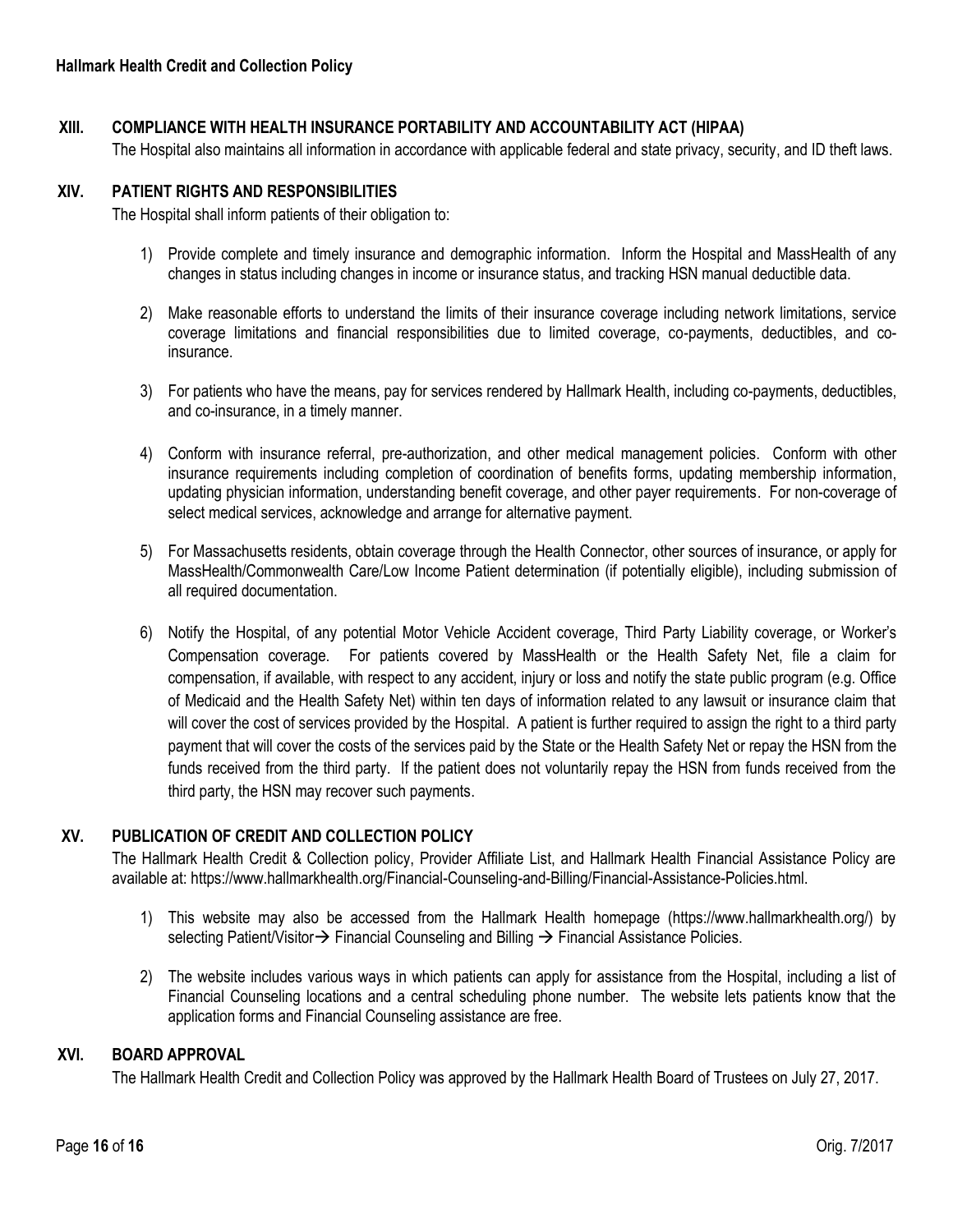This financial assistance policy applies to the services delivered and billed by Hallmark Health at the following locations:

- 1. Melrose-Wakefield Hospital Campus, 585 Lebanon Street, Melrose, MA 02176.
- 2. Lawrence Memorial Hospital Campus, 170 Governors Avenue, Medford, MA 02155.
	- a. Lawrence Memorial Hospital Urgent Care Center, 170 Governors Avenue, Medford, MA 02155.
- 3. Hallmark Health System Hematology and Oncology Center, 41 Montvale Avenue, 3rd, 4th, and 5th Floors, Stoneham, MA 02180.
- 4. Hallmark Health at 101 Main, 101 Main Street, Medford, MA 02155
	- a. Lawrence Memorial Hospital Rehabilitation Services, Suites 105 and 106.
	- b. Community Counseling Services, Suite 112.
	- c. Lawrence Memorial Medical Services, Suites 113, 114, and 116.
	- d. Family Medical Associates, Suites 213, 214, and 215.
- 5. Community Counseling Center, Malden Family Health Center, 178 Savin Street, 2nd Floor, Malden, MA 02148.
- 6. Health Image Women's Imaging Center, 830 Main Street, 3rd Floor, Melrose, MA 02176.
- 7. Chem Center for Radiation Oncology & MRI, 48 Montvale Avenue, Stoneham, MA 02180.
- 8. Hallmark Health Outpatient Diagnostic Testing and Rehabilitation Center, 30 Newcrossing Road, Reading, MA 01867.
	- a. Reading Urgent Care Center, 30 Newcrossing Road, Reading, MA 01867.
- 9. Melrose-Wakefield Hospital Rehabilitation Services, 22 Corey Street, Melrose, MA 02176.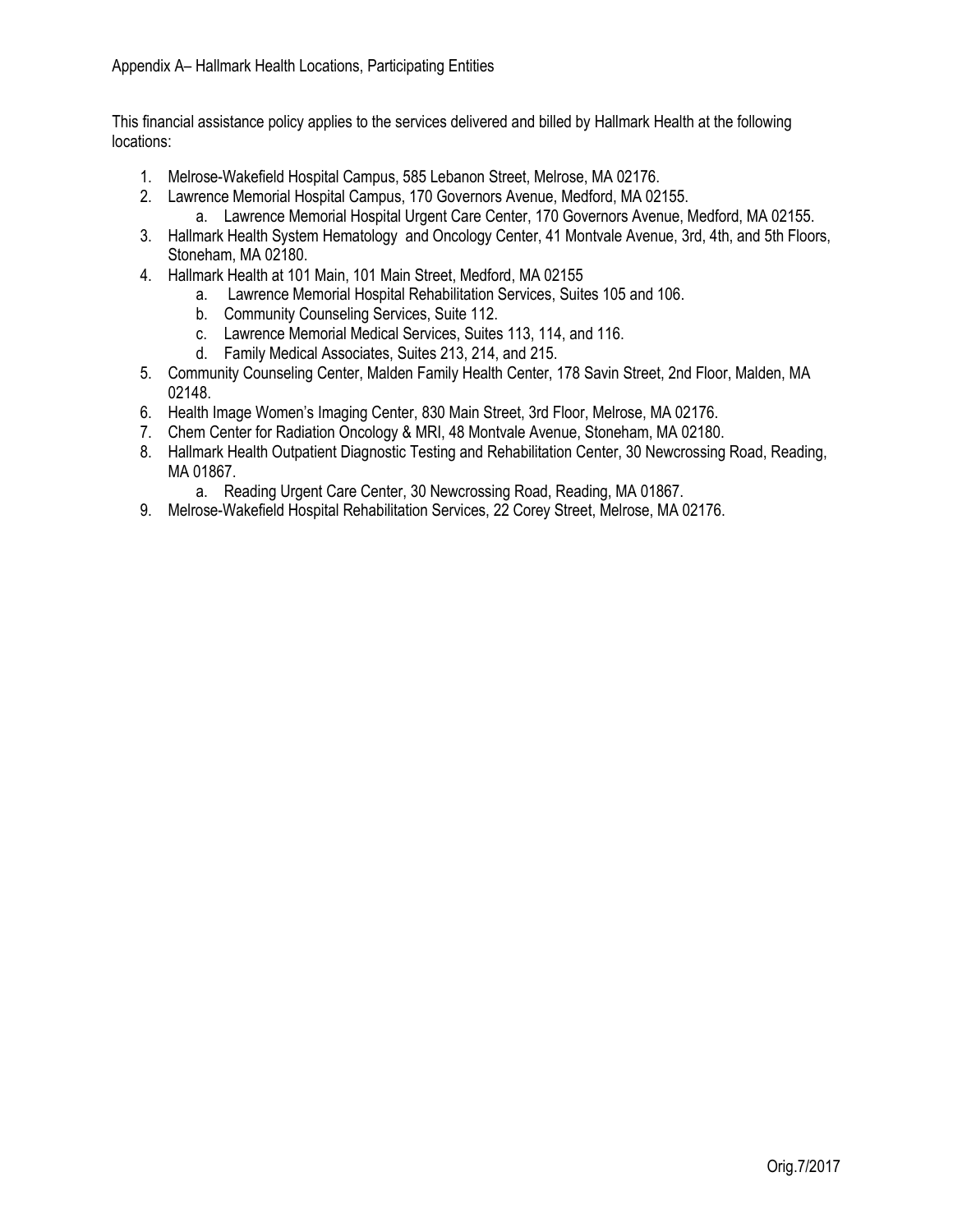Each of these providers or provider groups deliver services at a hospital location, however, their bills and charges are not covered under the Hallmark Health Financial Assistance Policy ("FAP"). The Hallmark Health FAP excludes services delivered and billed by the following entities associated with Hallmark Health:

- 1. Hallmark Health's Physicians Organization, Hallmark Health Medical Associates.
- 2. Hallmark Pathology, P.C.
- 3. Hallmark Imaging Associates, P.C.
- 4. Departments where a patient may be seen by a Provider not covered by the FAP are: Cardiology, Endocrine, Gastroenterology, Radiology/Hematology/Oncology, Infectious Disease, Internal Medicine, OB-GYN Care, Nephrology, Podiatry, Pulmonary, Rheumatology, Sleep Medicine, Surgery, Urology, Wound Care.
- 5. Melrose-Wakefield Emergency Physicians, Inc.
	- a. Physicians at Hallmark Health Emergency Departments located at Lawrence Memorial Hospital at 170 Governors Avenue, Medford, MA 02155 and Melrose-Wakefield Hospital at 585 Lebanon Street, Melrose, MA 02176.
	- b. Physicians at Hallmark Health System Urgent Care Centers located at 170 Governors Avenue, Medford, MA 02155 and 30 New Crossing Road, Reading, MA 01867.
- 6. Hospital Medicine Associates (Team Health).
	- a. Hallmark Health hospitalists located at Lawrence Memorial Hospital at 170 Governors Avenue, Medford, MA 02155 and Melrose-Wakefield Hospital at 585 Lebanon Street, Melrose, MA 02176.
- 7. Metropolitan Anesthesia.
- 8. Mystic Cardiology Associates, Inc., including Dr. Conway, Dr. Pladziewicz, and Dr. Samenuk.
- 9. Mystic Medical Group, including Dr. Weinstein.
- 10. UMS New England Lithotripsy.
- 11. Middlesex Cardiology Associates, Inc.
- 12. Tufts Medical Center Physicians Organization, Inc. (f/k/a New England Health Care Foundation, Inc.)
- 13. Eliot.
- 14. Pediatrix.
- 15. Regional Home Care.

All physicians and physician organizations associated with Hallmark Health including the providers set forth above are encouraged, but not required, to follow the financial assistance policy of Hallmark Health.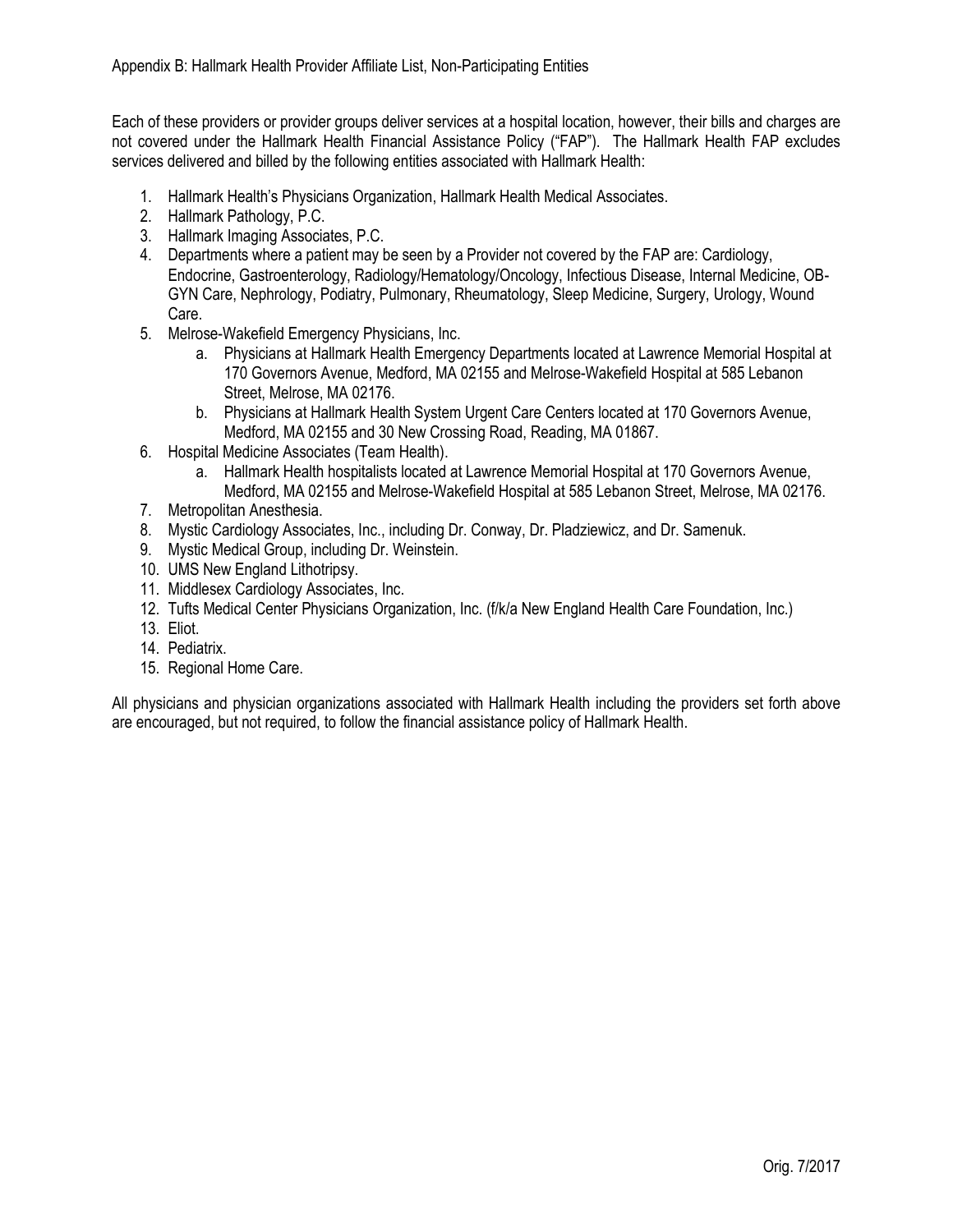# **APPENDIX C – Hallmark Health Patients Protected from Collection Action<sup>1</sup>**

The following patients who receive medically necessary services from the Hospital are exempt from collection actions to the extent described below. Collection actions include any activity by which the Hospital or an agent of the Hospital requests payment for services from the patient, the patient's guarantor, or a third party responsible for payment. Such activities may include preadmission or pretreatment deposits, billing statements, collection follow-up letters, telephone contacts, personal contacts and activities of collection agencies and attorneys.

| <b>Massachusetts Program</b>                                                                                                                                                                                                                                                                                 | <b>General Rule</b>                                                                                                                                                                                                                                                                                                                                              | <b>Exceptions</b>                                                                                                                                                                                                                                                                                                                                |
|--------------------------------------------------------------------------------------------------------------------------------------------------------------------------------------------------------------------------------------------------------------------------------------------------------------|------------------------------------------------------------------------------------------------------------------------------------------------------------------------------------------------------------------------------------------------------------------------------------------------------------------------------------------------------------------|--------------------------------------------------------------------------------------------------------------------------------------------------------------------------------------------------------------------------------------------------------------------------------------------------------------------------------------------------|
| <b>MassHealth Patients</b>                                                                                                                                                                                                                                                                                   |                                                                                                                                                                                                                                                                                                                                                                  |                                                                                                                                                                                                                                                                                                                                                  |
| Emergency Aid to the<br>Elderly,<br><b>Disabled</b><br>and<br><b>Children</b><br>(EAEDC)<br><b>Patients</b><br><b>Medical</b><br>Children's<br>Security Plan (CMSP)<br>with<br><b>MAGI</b><br><b>Patients</b><br>income equal to or less<br>than 300% FPL<br><b>Healthy Start Program</b><br><b>Patients</b> | Hospital cannot bill as long as patient is<br>able to provide proof of participation.                                                                                                                                                                                                                                                                            | May bill for copayments and<br>а.<br>deductibles.<br>May bill for patients who cannot<br>b.<br>provide proof of participation.                                                                                                                                                                                                                   |
| <b>Medical</b><br>Hardship                                                                                                                                                                                                                                                                                   | Hospital cannot bill the patient for the                                                                                                                                                                                                                                                                                                                         |                                                                                                                                                                                                                                                                                                                                                  |
| <b>Patients</b>                                                                                                                                                                                                                                                                                              | portion of its bill that exceeds the Medical<br>Hardship contribution. This includes<br>patients who become eligible for Medical<br>Hardship payment from the HSN and<br>have a pending Emergency Bad Debt<br>claim.                                                                                                                                             |                                                                                                                                                                                                                                                                                                                                                  |
|                                                                                                                                                                                                                                                                                                              |                                                                                                                                                                                                                                                                                                                                                                  |                                                                                                                                                                                                                                                                                                                                                  |
|                                                                                                                                                                                                                                                                                                              | <b>Low Income Patients</b>                                                                                                                                                                                                                                                                                                                                       |                                                                                                                                                                                                                                                                                                                                                  |
| <b>All Low Income Patients</b>                                                                                                                                                                                                                                                                               | Hospital cannot bill the patient for non-<br>reimbursable health services that the<br>patient has agreed to take financial<br>responsibility for if: (i) the claim for the<br>non-reimbursable health service related<br>to a medical error, or (ii) if the claim was<br>denied by the patient's primary insurance<br>due to an administrative or billing error. | May bill the patient for non-<br>а.<br>reimbursable health services for<br>which the patient has agreed to<br>take financial responsibility.<br>b. At the request of the patient, the<br>Hospital may bill the patient in<br>order to allow the patient to<br>meet the one-time deductible<br>associated<br>with<br>the<br>CommonHealth program. |
| All Low Income Patients<br><b>Except Dental-Only Low</b><br>Income patients                                                                                                                                                                                                                                  | Hospital cannot bill for reimbursable<br>health services for which the Hospital is<br>receiving payments from the HSN.                                                                                                                                                                                                                                           | May bill for copayments and<br>а.<br>deductibles.<br>May bill for eligible services<br>b.<br>rendered by the Hospital prior to<br>the patient's determination as<br>Low Income by the State or<br>after their Low Income status<br>has expired or been terminated.                                                                               |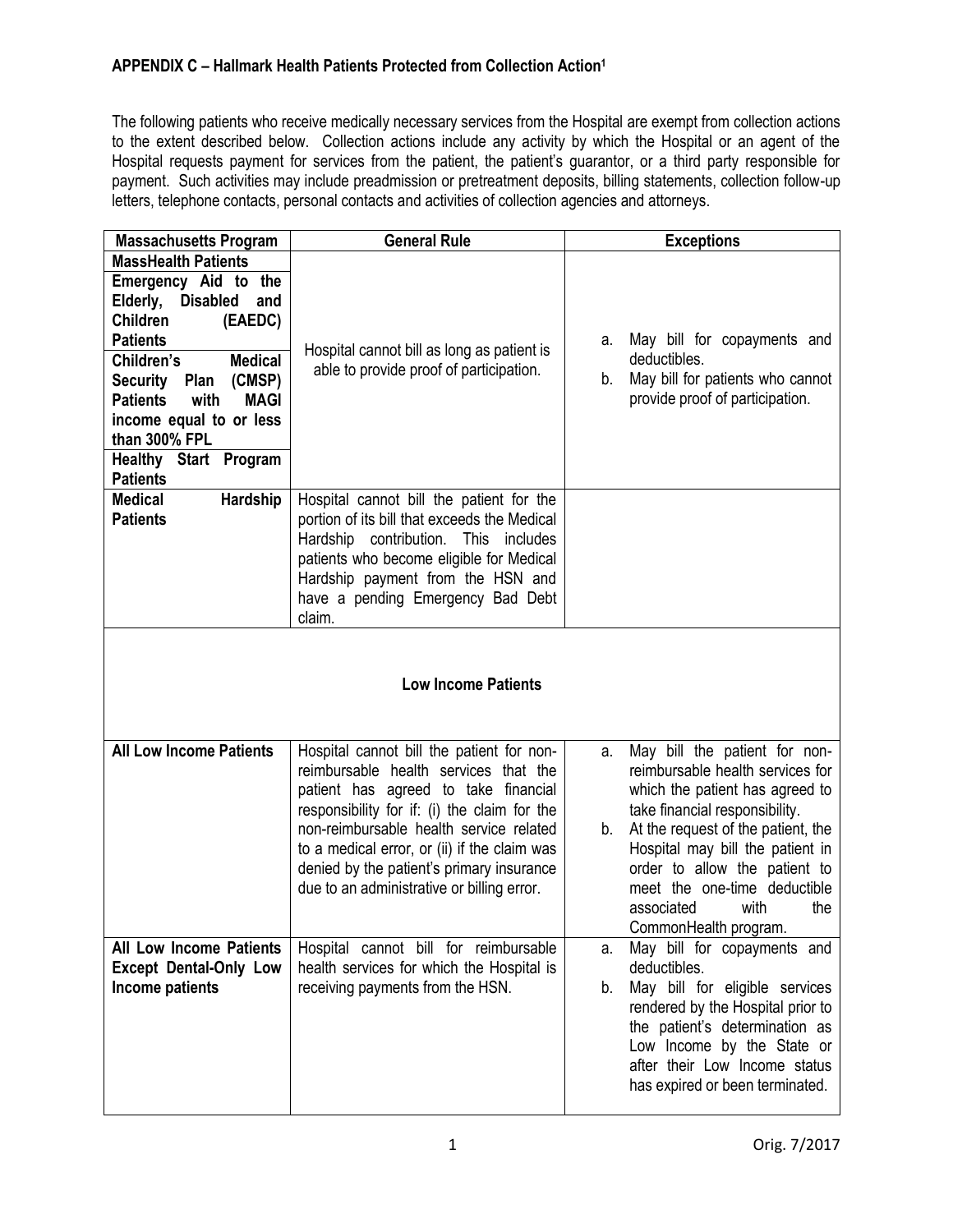| <b>Patients</b><br><b>Income</b><br>Low      | Hospital cannot bill the patient for the | а. | May<br>bill<br>tor<br>pharmacy              |
|----------------------------------------------|------------------------------------------|----|---------------------------------------------|
| with MassHealth MAGI                         | portion of its bill that exceeds the     |    | copayments.                                 |
| <b>Medical</b><br><i>income</i><br><b>or</b> | deductible.                              | b. | <b>HSN</b><br>bill<br>May<br>Partial<br>for |
| Hardship<br>Family                           |                                          |    | deductible.                                 |
| <b>Countable</b><br>income                   |                                          | c. | May bill for eligible services              |
| between 150.1% to 300%                       |                                          |    | rendered by the Hospital prior to           |
| of the FPL                                   |                                          |    | the patient's determination as              |
|                                              |                                          |    | Low Income by the State or                  |
|                                              |                                          |    | after their Low Income status               |
|                                              |                                          |    | has expired or been terminated.             |
|                                              |                                          |    |                                             |

<sup>1</sup> *See*, Massachusetts Health Safety Net regulations at 101 C.M.R. § 613.08(3).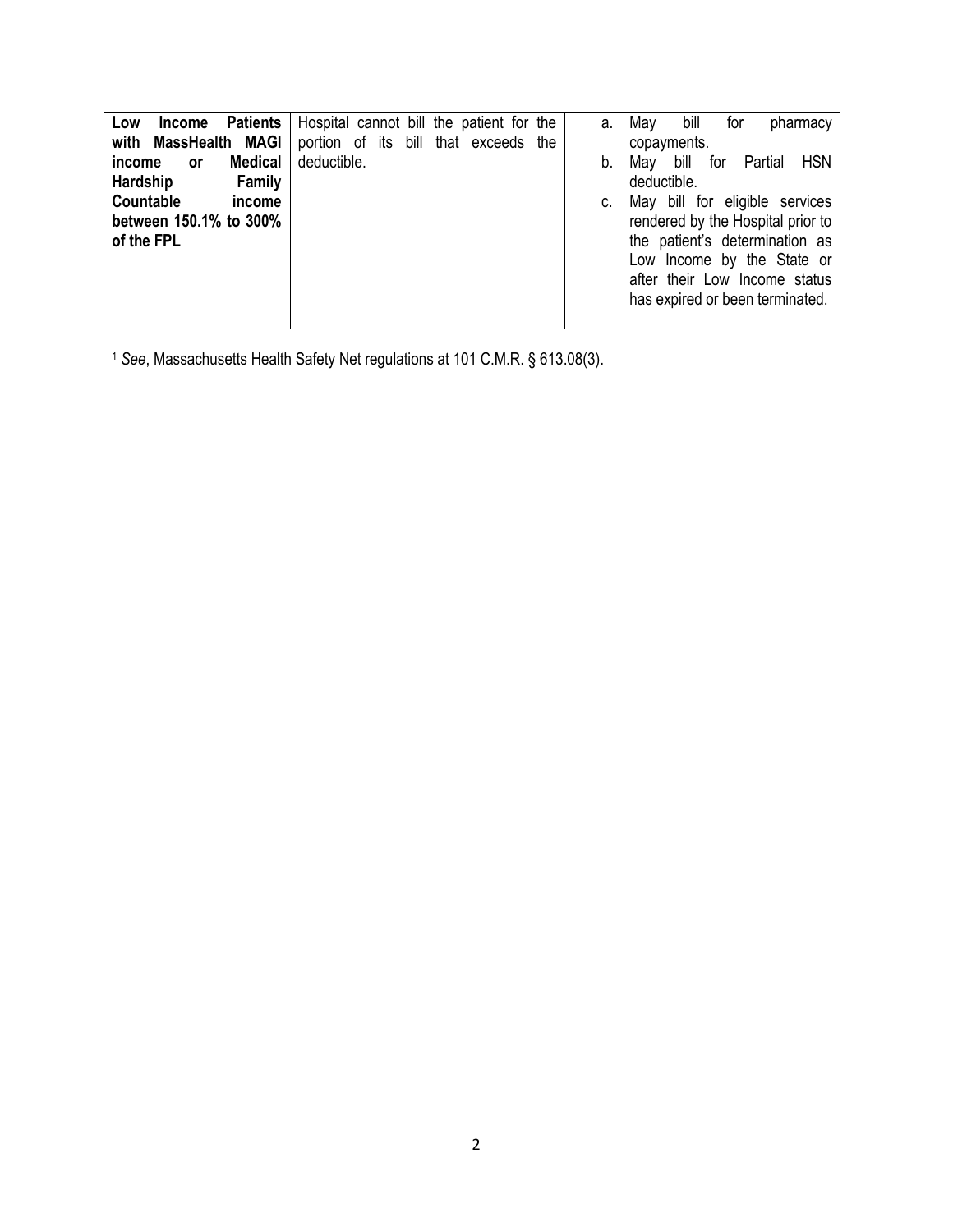

**Addressee** 

| Please make checks payable and remit to: |  |  |  |  |
|------------------------------------------|--|--|--|--|

**AMOUNT DUE:**